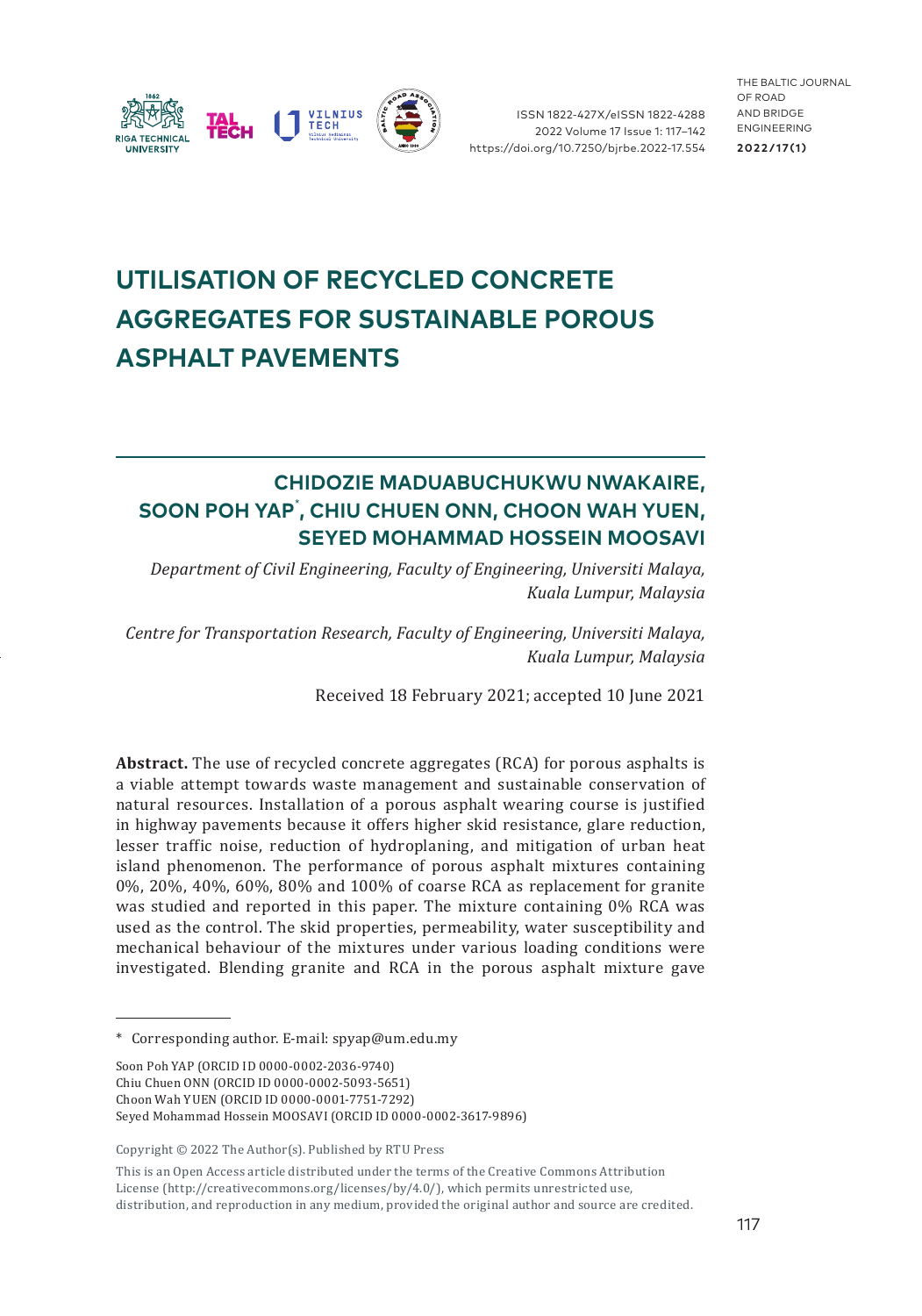better Indirect Tensile Strength (ITS), rutting resistance, and impact strength indicators. The mixture with 60% RCA achieved desirable results in all tests. It exhibited the best performance based on its ITS and impact strength of 431 kPa and 380 J, respectively. These values were higher than the control by 3% and 30%, respectively. Utilisation of RCA in porous asphalt pavements is recommended based on the results of this study.

**Keywords:** circular economy, impact strength, permeability, rutting resistance, recycling, sustainability.

### **Introduction**

Highway pavements are essential infrastructures that require the use of high amounts of natural resources. The associated intensive utilization of natural materials contributes heavily to the carbon footprint of the construction industry through the linear process of extraction, processing, and disposal of materials (Morseletto, 2020; Riekstins, 2020). Construction industry consumes about 30% of the extracted natural resources and is responsible for 25% of the generated solid waste across the globe (Benachio et al., 2020). Despite offering an immediate solution to the societal problems, this continual dependence on the natural materials for construction and maintenance of new pavements neglects imminent sustainability-related problems. The need to achieve sustainable development goals requires meeting the present infrastructural needs without compromising the ability of the future generation to meet their own needs (Brundtland, 1987). This necessitates a shift from the linear economic process to the circular economy model that can ensure environmental friendliness and economic viability of pavement infrastructures both at present and in future (Morseletto, 2020). The circular economy model requires that the materials are kept in a closed loop that maximises the utility of construction materials by reducing raw material extraction and disposal. It has been achieved through recycling, reformation, and reuse of waste construction materials (Hayat et al., 2020; Sanchez-Alonso, 2011). Many solid waste materials have been found suitable as aggregates for different forms of construction. Some agricultural and aquaculture by-products like palm kernel shells, date seed, rubber shell, periwinkle shell, oyster shells among others have demonstrated satisfactory performance as concrete aggregates (Eziefula, 2017; Osei, 2013). Many construction and demolitions wastes are recycled as partial replacement for natural aggregates both in building and pavement structures. The use of waste bricks, tiles, pebbles, railway sleepers, asphalts, and concretes either as partial or complete replacement for natural aggregates in pavement structures has been reported in the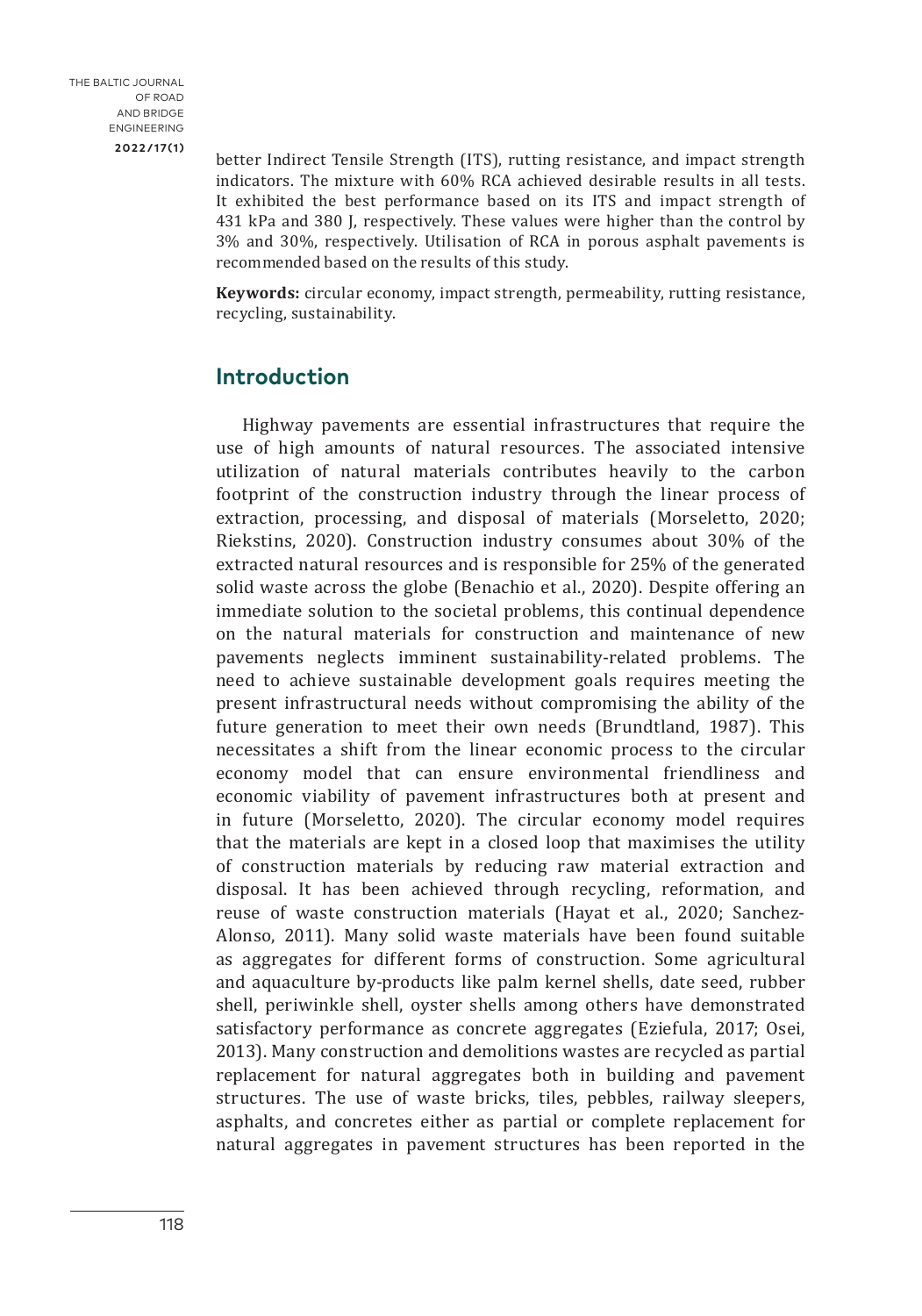Utilisation of Recycled Concrete Aggregates for Sustainable Porous Asphalt Pavements

existing literature (Hayat et al., 2020; Nwakaire et al., 2020a; Sangiorgi et al., 2014). Utilisation of waste concrete aggregates in porous asphalt mixtures is the focus of this study.

Recycling of concrete aggregates is a sustainable solution as it complies with the principles of the circular economy and ensures reduction in solid waste generation (Zhang et al., 2020). The estimate made by the World Energy Council (WEC) shows that over 6 million tonnes of wastes would be generated daily across the globe by the year 2025 (WEC, 2016; Khan & Kabir, 2020). This is an impressive amount, which would result in an annual waste generation of more than 2 billion tonnes by the year 2025. Aggregates make up about 85% of concrete wastes (Tam et al., 2018). When these aggregates are recaptured, they can be reused or recycled. Such aggregates are referred to as Recycled Concrete Aggregates (RCA). Application of RCA pavement constructions can lead to preservation of natural materials as well as help meet the challenges of solid waste disposal (Haritonovs & Tihonovs, 2014; Plati, 2019). This issue becomes particularly topical as more and more roads are continually being constructed and reconstructed across the world. These frequent construction and maintenance activities demand high volumes of materials sourced from natural resource bases (Haritonovs et al., 2013). These resources are being depleted and their consistent and exhaustive utilisation threatens their future availability.

The use of porous asphalts for highway pavement surfacing has gained much attention in recent decades. Malaysia similar to many other countries in the world has adopted the use of porous asphalts for pavement surfacing in low trafficked roads. This solution offers some sustainability benefits due to its unique features (Huurman et al., 2010). High skid resistance of porous pavements makes them safer for driving under wet conditions (Elizondo-Martínez et al., 2020; Yu et al., 2020). Porous pavement retains water in its cavities for a longer time as compared to conventional wearing courses, thus producing a cooling effect that can help control the urban heat island phenomenon in hot areas (Zhu et al., 2019). It has also been found to be effective for reduction of traffic noise, wet pavement glare, water splashing, and hydroplaning (Yu et al., 2020). These are very important benefits for Malaysia with its high volume of rainfall and relatively high temperatures. Inclusion of RCA in porous asphalt mixtures would offer a solution to address some drawbacks of porous pavement constructions. Some previous studies have concluded that inclusion of RCA in asphalt mixtures would lead to higher Optimum Binder Contents (OBC) (Arabani et al., 2013; Ossa et al., 2016). Hence, it may be implied that the absorptive nature of RCA would allow for better performance in terms of binder drain down at higher OBC when utilised for asphalt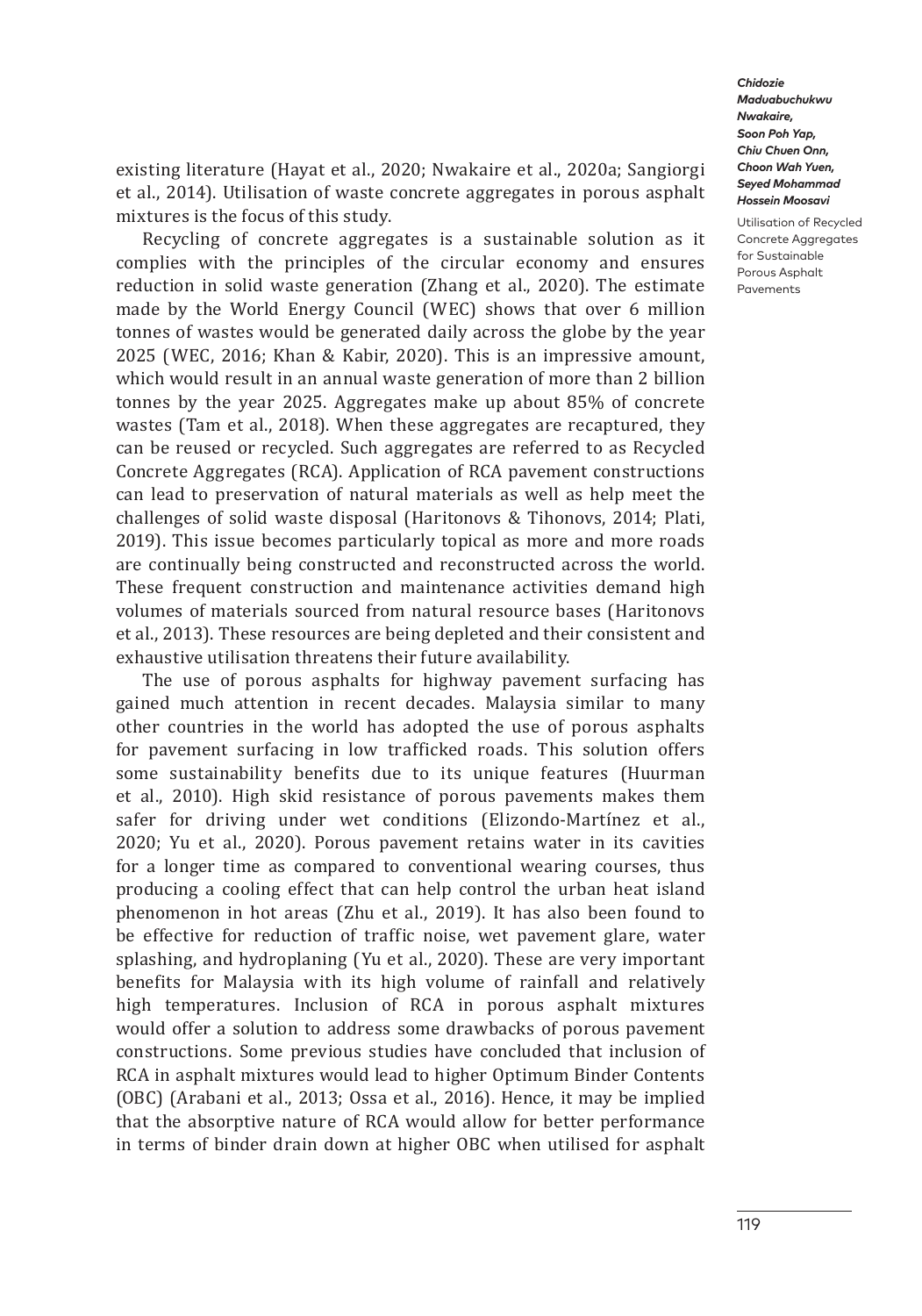mixtures (Rafi et al., 2011), which in its turn would enable the design of porous mixtures with higher binder content, resulting in better coating and bonding with the aggregates without excessive drain downs (Huurman et al., 2010). A similar observation was reported by Hu et al. (2019) who used activated carbon in place of mineral filler in porous asphalt mixtures. Inclusion of the activated carbon resulted in increase in OBC due to its higher absorptivity. However, porous asphalts, like porous concrete, exhibit a characteristic low strength, which may lead to an undesirable frequent maintenance (Hu et al., 2019). Inclusion of any innovative material for such a pavement needs to be investigated to ascertain its structural reliability. The study by Qiu et al. (2018) reported higher quality of porous asphalt containing up to 93% of the reclaimed asphalt, using bitumen modified by foaming technology. There is an urgent need for an extensive experimental investigation on the behaviour of porous asphalt mixtures containing different proportions of RCA (Ma et al., 2020; Zhang et al., 2018) to ensure that the presumed performance of the RCA based porous asphalts is ascertained based on the established laboratory studies.

The laboratory tests conducted in this study revealed some important properties of porous asphalt mixtures containing RCA, which can be replicated for other types of dense graded asphalt mixtures. Generally, there is a range of elaborate research on the rutting resistance and impact strength of RCA based porous asphalt mixtures. Within the permeability tests, a unique behaviour was observed – inclusion of higher proportions of RCA resulted in the increase in air voids content and the decrease in the coefficient of permeability. This was explained by the clogging effect of higher OBCs in the RCA mixture, which was observed under the handheld microscopic images. Higher OBCs reduced the interconnection of air voids, yet leaving the entire specimen with higher void content. The results of study will contribute remarkably to the design and application of porous asphalt pavements that are both effective and sustainable by improving the engineering performance of the asphalt, reducing exhaustive use of natural aggregates, and mitigating solid waste disposal challenges.

### **1. Materials and methods**

### 1.1. Materials

The materials used for this study include the aggregates, the binder and the filler, or the constituents of the porous asphalt mixture. Before the mixtures were prepared, the coarse (granite and RCA) and fine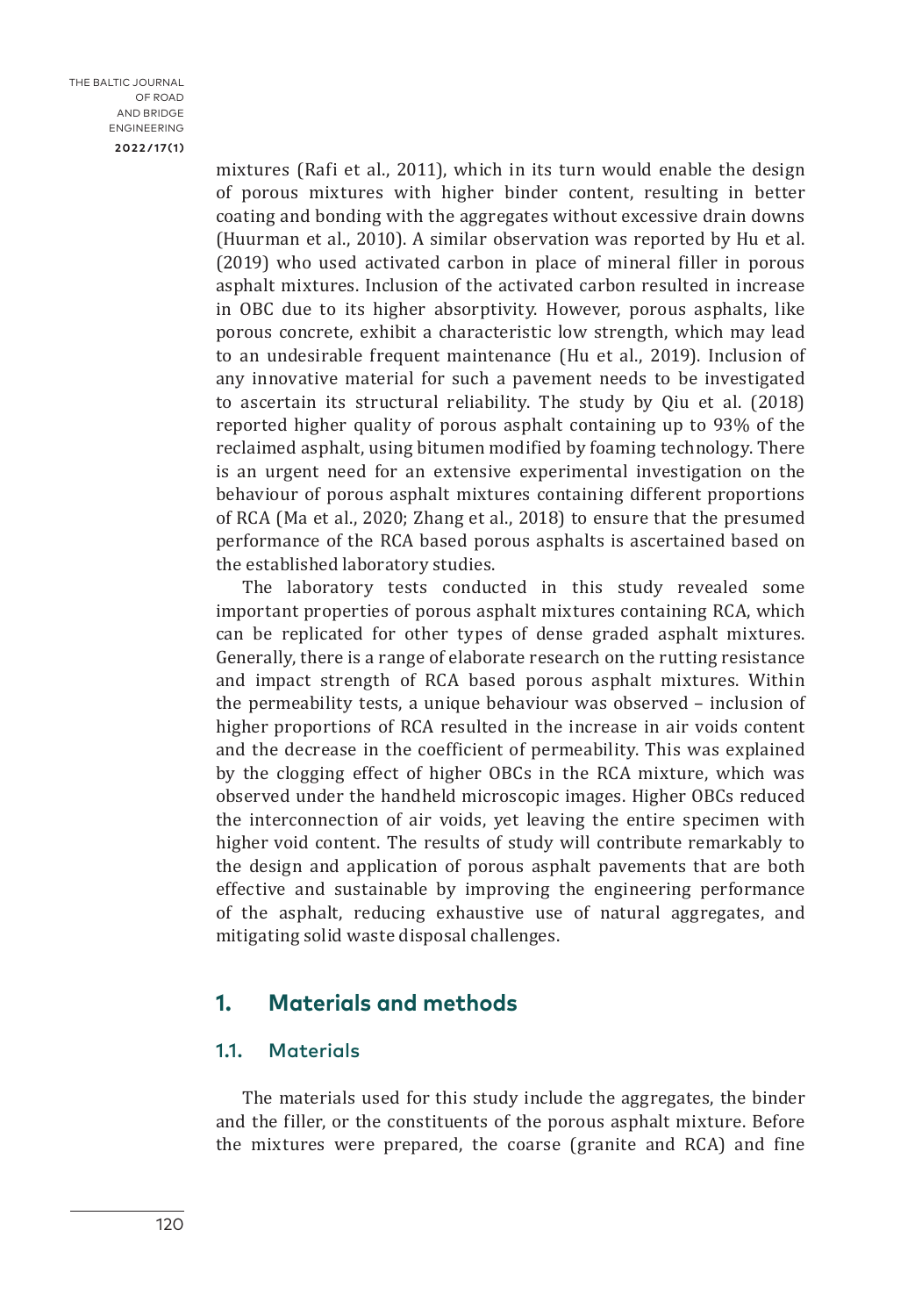Utilisation of Recycled Concrete Aggregates for Sustainable Porous Asphalt Pavements

aggregates, as well as the bituminous binder, were characterised. Ordinary Portland Cement (OPC) was used as the filler in all mixes in compliance with the Standard Specification for Road Works of the Malaysian Department of Transportation (JKR/SPJ/2008-S4).

### 1.1.1. Aggregates

For the needs of this study, granite and RCA were blended at different proportions. Granite is a conventionally used natural aggregate for pavement construction in Malaysia. The RCA was obtained from waste reinforced concrete beams. The process of breaking the beam into smaller boulders was performed using mallets. The steel reinforcements were separated before the boulders were crushed with the laboratory scale mechanical crusher. The original concrete beams had a compressive strength of 60 MPa. The crushed concrete was sieved through the 20 mm aperture sieve and the fraction retained in the 4.75 mm sieve was used in this experiment as a replacement of the coarse aggregate.

The replacement levels adopted in this study are 0%, 20%, 40%, 60%, 80%, and 100% (by weight) of the coarse aggregate. These proportions of coarse RCA were used as replacements for coarse granite in the porous asphalt mixtures. The mixtures were designated as R0, R20, R40, R60, R80, and R100, respectively. The control mixture R0 contained 100% granite without RCA. Table 1 presents the testing methods used for characterising the properties of materials and test results for both granite and RCA.

| <b>Properties</b>                          | Granite | <b>RCA</b>               | Specification | Testing method       |
|--------------------------------------------|---------|--------------------------|---------------|----------------------|
| Flakiness index, %                         | 8.70    | 3.60                     | $<20\%$       | BS812: Part 3        |
| Elongation index, %                        | 15.80   | 22.00                    | <20%          | <b>BS812: Part 3</b> |
| Los Angeles Abrasion, %                    | 15.00   | 18.70                    | $<30\%$       | ASTM C131            |
| Angularity number                          | 6.40    | 8.60                     | $6 - 9$       | <b>BS812: Part 3</b> |
| Coarse aggregate specific gravity          | 2.52    | 2.41                     |               | ASTM C127-07         |
| Fine aggregate specific gravity            | 2.60    | $\overline{\phantom{0}}$ |               | <b>ASTM C128-07</b>  |
| Coarse aggregate apparent specific gravity | 2.56    | 2.48                     |               | <b>ASTM C127-07</b>  |
| Fine aggregate apparent specific gravity   | 2.61    |                          |               | <b>ASTM C128-07</b>  |
| Coarse aggregate bulk specific gravity     | 2.55    | 2.53                     |               | <b>ASTM C127-07</b>  |
| Fine aggregate bulk specific gravity       | 2.66    |                          |               | <b>ASTM C128-07</b>  |
| Coarse aggregate water absorption, %       | 0.70    | 4.82                     |               | <b>ASTM C127-07</b>  |
| Fine aggregate water absorption, %         | 0.90    |                          |               | <b>ASTM C128-07</b>  |

Table 1. Characteristic properties of [granite](https://www.sciencedirect.com/topics/materials-science/granite) and RCA aggregates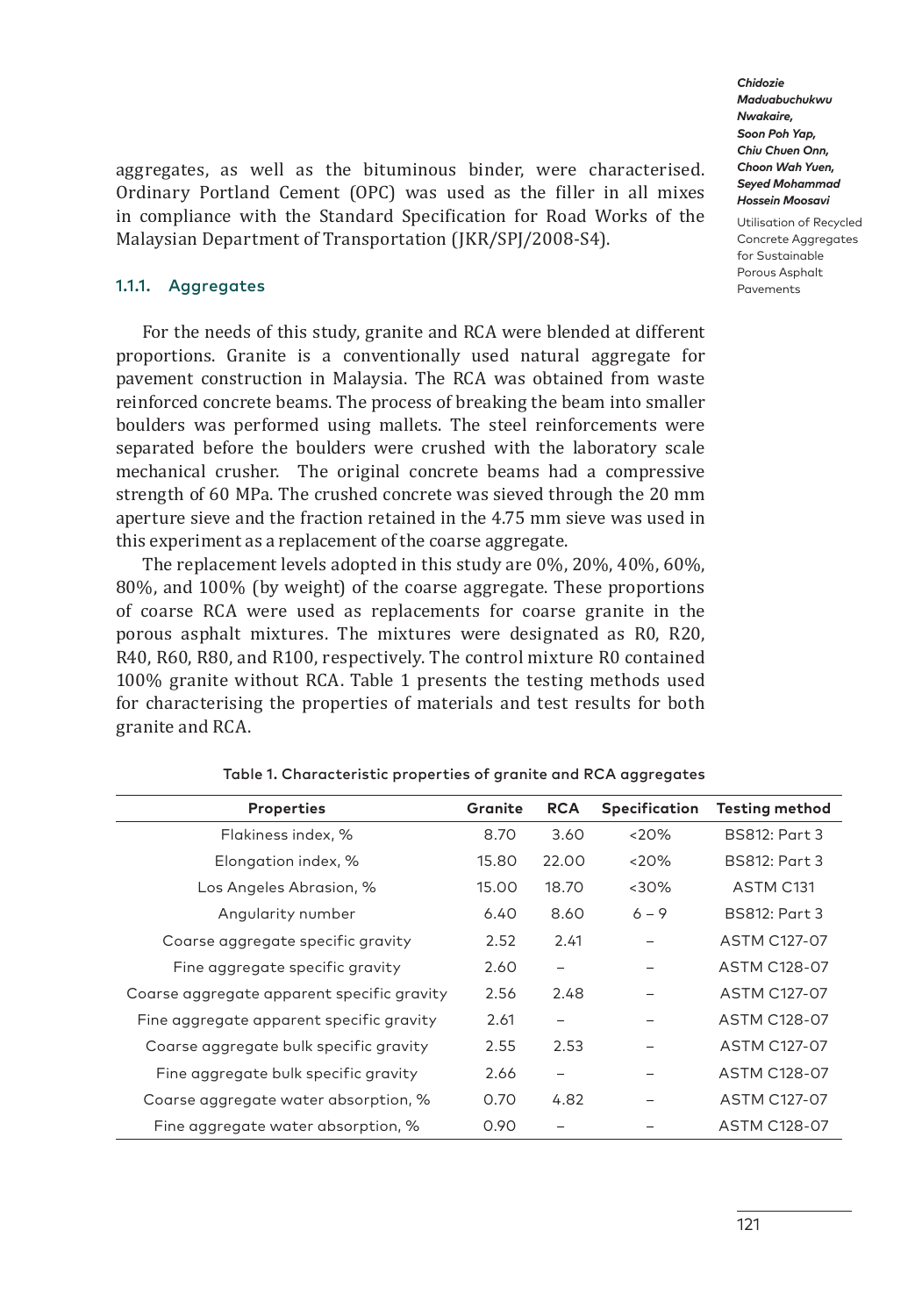In general, the granite aggregate exhibited better properties than RCA. The observed water absorption of RCA was 4.82%, this value is seven times the value for granite. The Malaysian Standard (MS 30) requires that the water absorption for aggregates should be less than 2%. RCA does not meet this requirement. The flakiness index of RCA is better than that of granite, but granite had a better elongation index than RCA. The presence of adhered mortar in RCA is the reason for the higher content of flaky particles and water absorption of RCA. The values for RCA specific gravities are lower than the values for granite. Nevertheless, it can be seen that the values are comparable as a result of the adhered mortar quality from the original concrete with high compressive strength. Therefore, it may be stated that the quality of RCA depends on the strength properties of the parent concrete (Kou & Poon, 2015).

The air void content is an important factor considered during mix design of porous asphalts. Estimation of the volume of aggregates in the mix is vital for computation of air void contents. This in its turn depends on the specific gravity of the aggregates. To eliminate errors from adoption of a uniform specific gravity, the combined coarse granite and RCA were subjected to specific gravity tests at the adopted replacement levels. Specific gravities decrease linearly within the range from 2.52 to 2.41 as the amount of coarse RCA was increased from 0% to 100%.

### 1.1.2. Bitumen

Considering the fact that the main focus of this study is to observe and analyse the behaviour of RCA based porous asphalt mixtures, bitumen grade 80/100, which is also used for some pavement constructions in Malaysia, was adopted for this study. The JKR specification requires that a polymer modified bitumen be used for porous asphalt pavement constructions in Malaysia. Notwithstanding, the use of 80/100 bitumen was considered adequate at it would better buttress the influence of RCA on the porous mixtures without any other contributing factor, such as polymer modification of the binder. The bitumen exhibited a penetration value of 8.6 mm confirming it was of grade 80/100. The specific gravity of the bitumen was 1.02. The softening point, the flash point, and the fire point of the bitumen were 47.65 °C, 286 °C, and 305 °C, respectively. These fall within the required limits for binder efficiency and safe construction.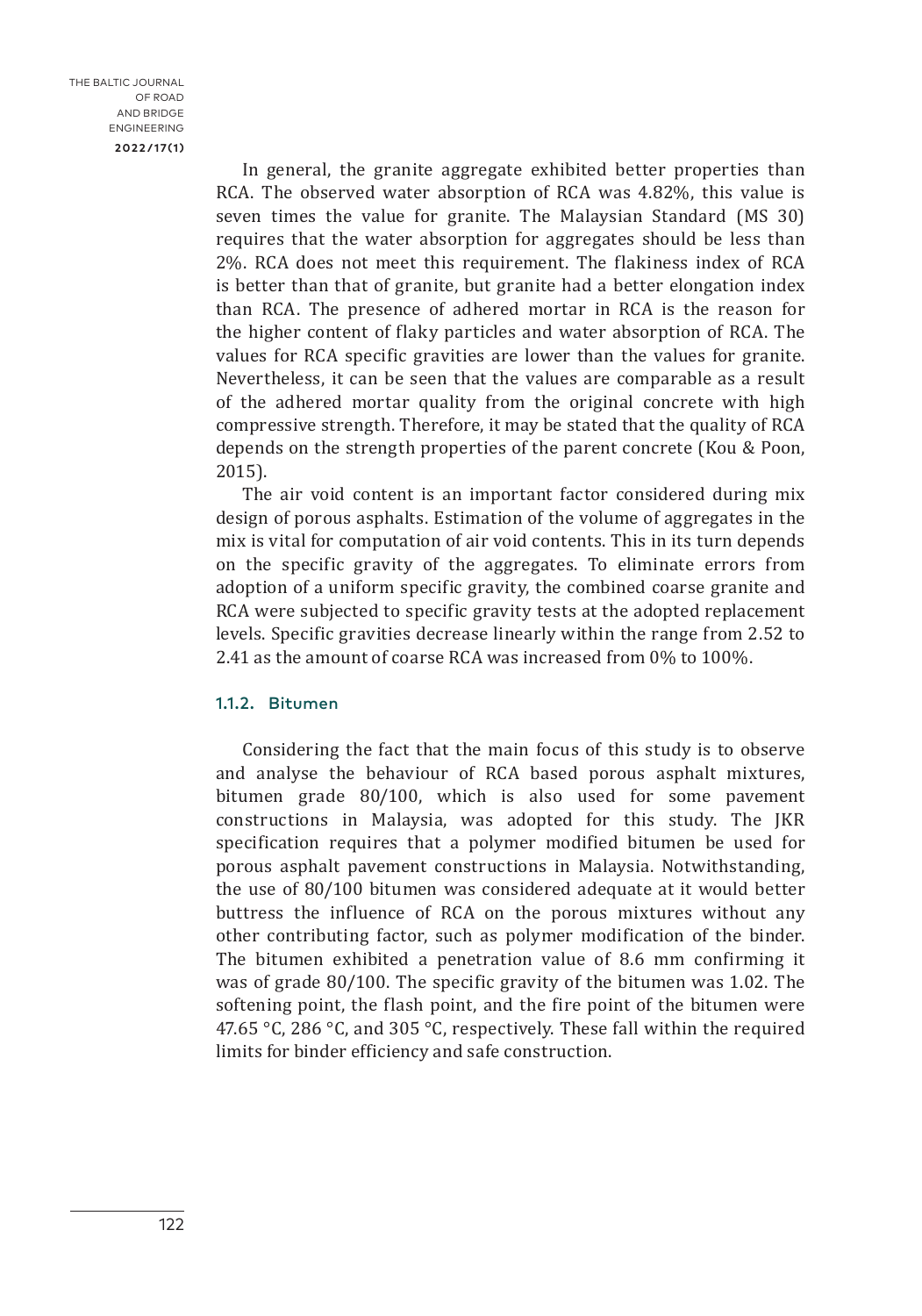### 1.2. Preparation of the samples and mix design

#### 1.2.1. Mix type

Porous asphalts are special mixtures designed for air voids of 15–25% and coarse aggregate content of 90–95% by weight. JKR specifies two types of aggregate gradation for porous asphalt mixtures. Grading B mixture with the maximum aggregate size of 20 mm was selected in this study, because RCA contains aggregate with a similar maximum size.

#### 1.2.2. Gradation of the aggregates

The aggregate Grading B for porous asphalt as specified by JKR was used in this study. The limits are set to ensure that about 92.5% of the aggregates will be retained in the 5 mm aperture sieve. The gradation depicts an open-graded aggregate combination with 2% minimum mineral filler aimed at achieving higher air voids to enable water drainage. For this reason, JKR specified that it can only be used as a wearing course over the existing impermeable surfaces. In accordance with JKR specifications for porous asphalt materials, Portland cement was used as the mineral filler for all mixtures analysed in this study. The midpoint of the specified limits was selected and used for the control mix as well as for the mixes containing RCA in this study. Figure 1 shows



**Figure 1.** Specified limiting curves for the porous asphalt

*Chidozie Maduabuchukwu Nwakaire, Soon Poh Yap, Chiu Chuen Onn, Choon Wah Yuen, Seyed Mohammad Hossein Moosavi*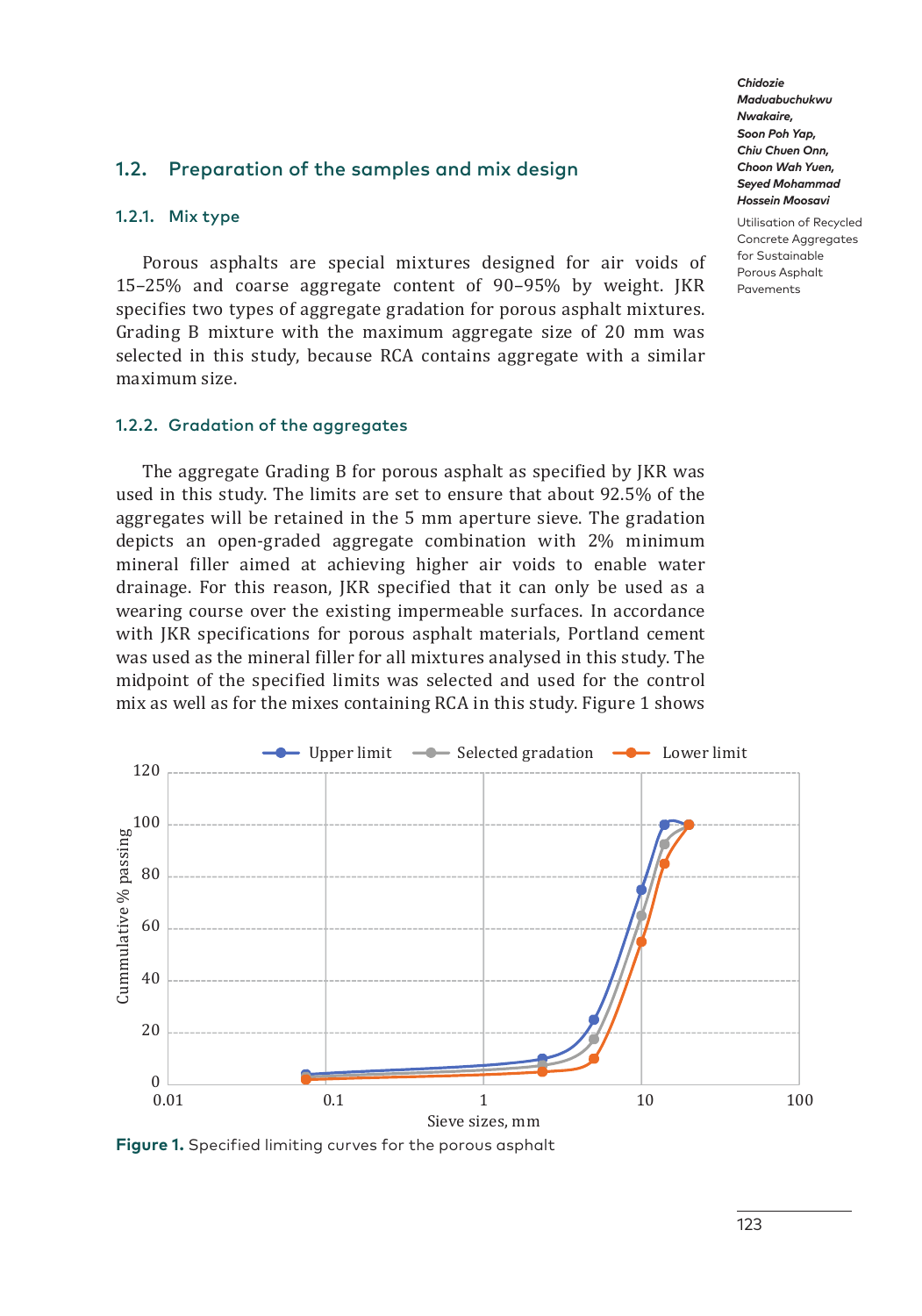the particle size distribution limiting curves for the porous asphalt Grading B. The selected gradation is also shown in the curve. This was adopted for both granite and RCA used in this study.

#### 1.2.3. Optimum binder contents

The Optimum Binder Content (OBC) for the porous asphalt mixes containing different proportions of RCA was determined in accordance with JKR guidelines. Considering the open graded nature of the aggregates, higher binder content would be required for optimum performance. However, increasing the binder content would result in a high amount of binder drain down from the mixture during transportation and placing, as well as a possible reduction in the air voids content below the desirable limits. The code, therefore, establishes a trade-off between these three important factors: the bond strength (measured by Cantabro abrasion resistance), the binder drain-down, and percentage air voids in the mix. Apart from being recommended by JKR, this method has been seen as a more efficient design method for porous pavement mixtures than the overlay and the Hamburg wheel tracking methods (Alvarez et al., 2010). With regard to the OBCs, JKR requires that the porous asphalt should exhibit binder drain-down of not more than 3%, abrasion loss – not more than 15%, and air voids within the range of 18–25%.

Nine Marshall specimens were prepared at each binder content for each replacement level in accordance with ASTM D1559. Three samples were used for each of the three tests at each replacement level. Compaction was done with the automated compactor exerting 50 blows



**Figure 2.** Design air voids and abrasion losses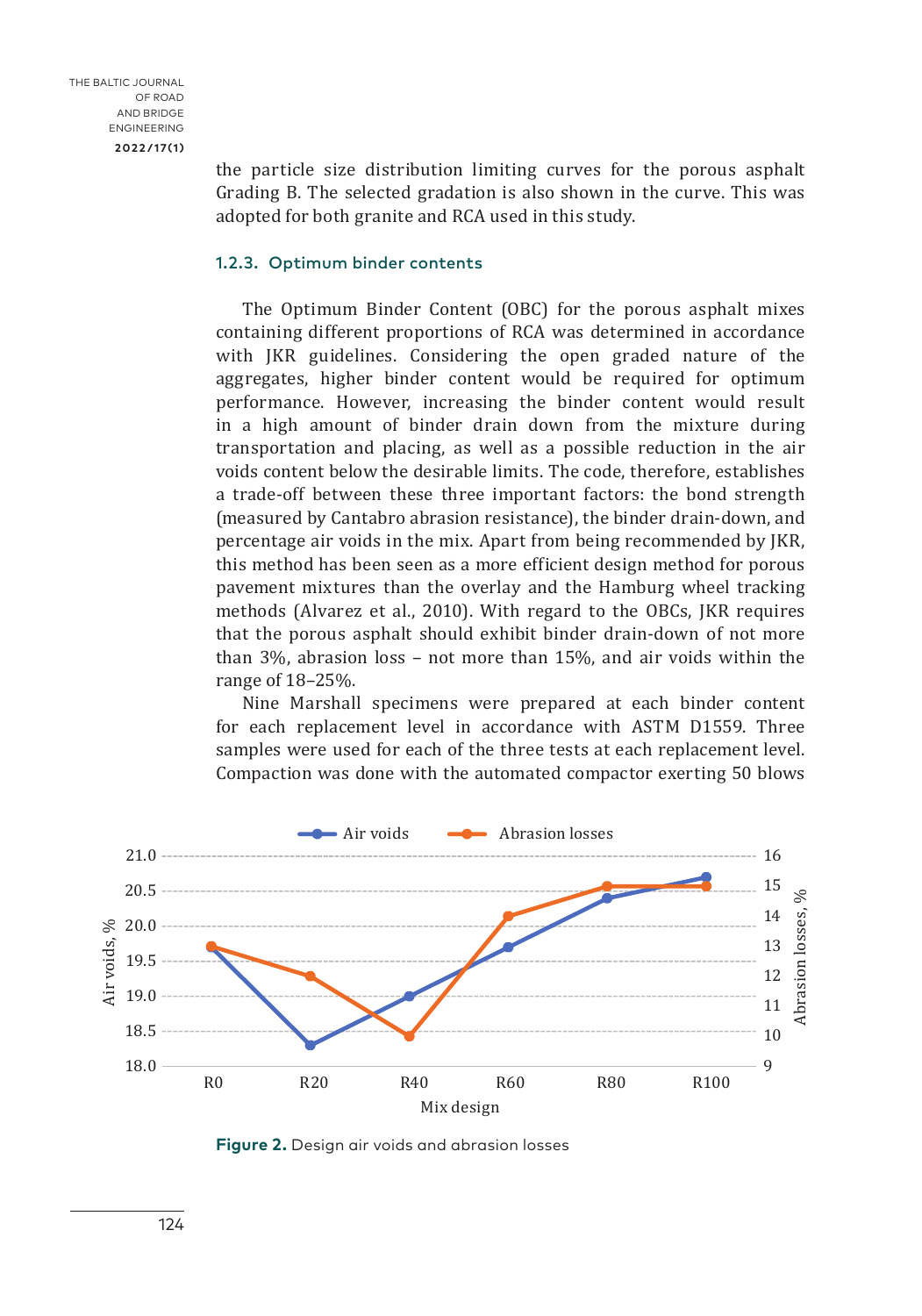on each face of the specimens. The binder contents were varied at a common difference of 0.5. The OBCs obtained for different replacement levels were 4.7%, 5.2%, 5.6%, 5.7%, 5.8%, and 6% for R0, R20, R40, R60, R80, and R100, respectively. These binder contents satisfied the design criteria stipulated by JKR. Though there is an increase in binder contents with higher amounts of RCA, all OBCs still fall within the range of 4–6% recommended by JKR. The reason for the rise in the OBCs is the presence of the adhered mortar on RCA. The binder is imbibed by the mortar resulting in a reduced binder drain-down. At the same time, the design binder drain-down for the control was 0.13%, the drain-down for the RCA mixtures ranged from 0.008% to 0.005% from R20 to R100. Moreover, RCA is more prone to abrasion losses than granite, as shown in Table 1. This in turn makes the mixes with higher RCA content more prone to abrasion losses, as shown in Figure 2. These factors contributed to the increase in OBCs with increase in RCA contents. The air voids contents were also found to be adequate at these design OBCs. Figure 2 shows the air voids and abrasion loses at the OBCs of the different mix designs.

These results demonstrate that mixtures with higher void contents exhibit lower resistance to abrasion. R20 and R40 mixtures exhibited more resistance to abrasion than the control. In contrast, the mixtures from R60 to R100 experienced higher losses, despite their higher OBC. Increasing the binder contents will definitely improve their abrasion resistance, but this will not be necessary as it would lead to the violation of other design criteria as well as would increase the cost of the mixture. Besides, all mixes complied with JKR specifications for air voids and abrasion losses. The air voids are closer to the specified lower limit of 18%.

### 1.3. Test procedures

In this study, a laboratory evaluation of the behaviour of porous asphalt mixtures has been made. Currently, there are only a few studies on the use of RCA in porous pavements. Laboratory tests were conducted on the mixtures to investigate their performance under different testing and loading conditions. Various tests were conducted on the porous mixtures, including conventional asphalt tests like determination of the stability and flow, analysis of the volumetric properties, evaluation of the resilient modulus, indirect tensile strength testing, assessment of moisture susceptibility, fatigue and skid resistance. The resistance of the mixtures to rutting was evaluated using wheel track experiment, their impact strengths were evaluated using the falling weight hammer method, and their permeability was evaluated using the hydraulic falling head test. These tests were conducted on all mixtures with different

*Chidozie Maduabuchukwu Nwakaire, Soon Poh Yap, Chiu Chuen Onn, Choon Wah Yuen, Seyed Mohammad Hossein Moosavi*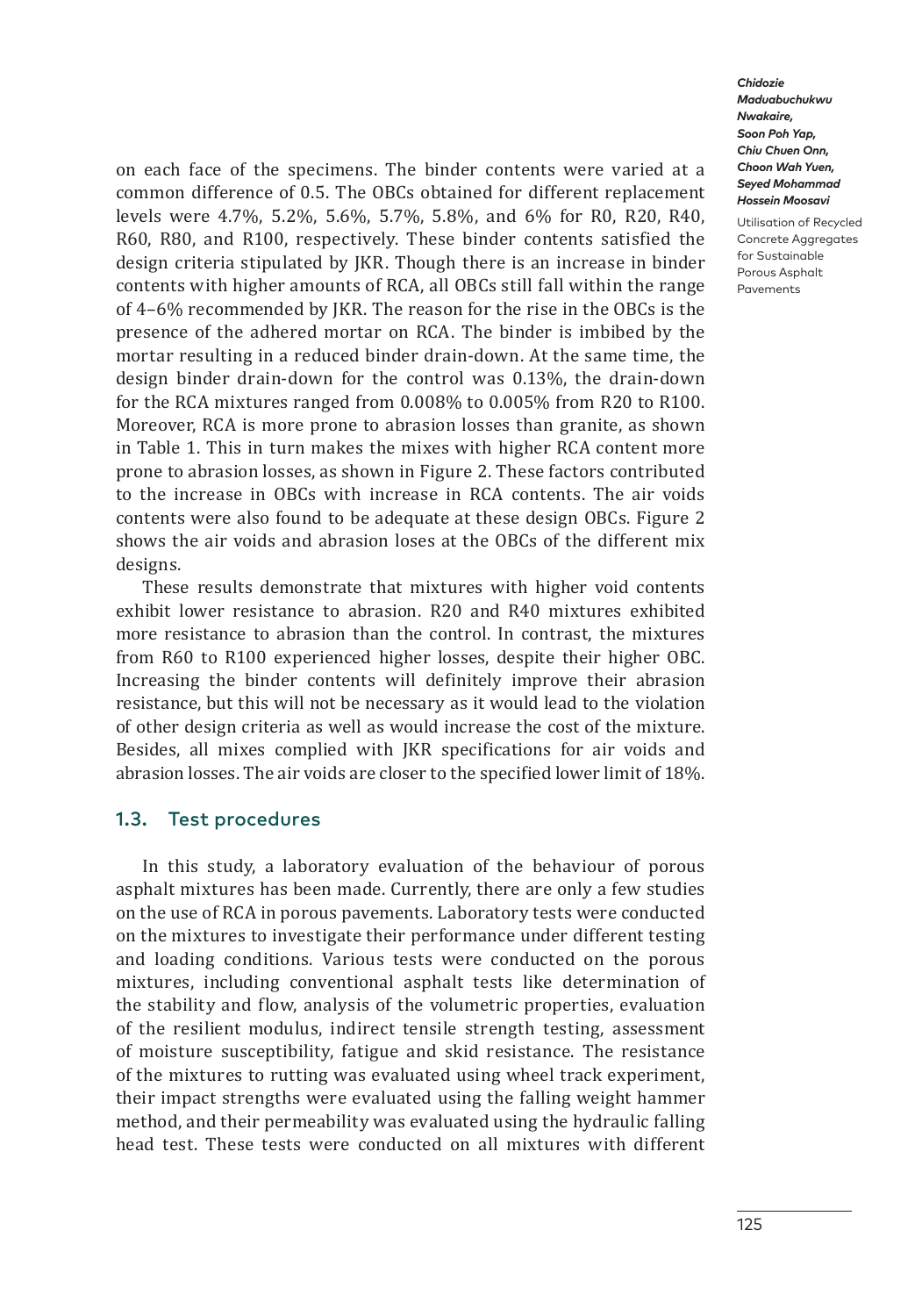proportions of RCA. Employing all these tests in this study helped make a holistic assessment and evaluation of the behaviour of different mixtures under various loading conditions and porous pavement parameters.

Most of the tests evaluated the mechanical properties of the asphalt mixtures. The Marshall stability and flow test was performed in accordance with ASTM D1559 after conditioning the samples in a water bath at 60°C for a minimum duration of 2 h. The resilient modulus and fatigue tests were conducted in accordance with ASTM D4123 and EN 12697, respectively. The samples for both tests were conditioned to the test temperature of 25°C in the Universal Materials Testing Apparatus (UMATTA). The indirect tensile strength and moisture susceptibility tests were done in accordance with ASTM D6931 and ASTM D4867, respectively. The loaded wheel track experiment was performed in accordance with BS598-110 on the compacted slabs of 400×300×50 mm at 45°C test temperature. A modified impact test was also conducted on the asphalt mixtures. The impact test was done in accordance with the guidelines of American Concrete Institute (ACI 544). The only exception was that Marshall specimens were used instead of the samples with 150 mm diameter. In addition to the mechanical properties of the asphalt mixtures, their skid resistance was also evaluated in accordance with ASTM E303. The permeability of the asphalt mixtures, which is a very important hydraulic property of porous pavements, was also assessed.

It is important to note that the moisture susceptibility test was done using three specimens conditioned in water and three unconditioned specimens for each replacement level. The specimens for the moisture susceptibility tests were compacted to their specific design air void content ranging from 18.3% to 20.7%. The loaded wheel tracking test was conducted on two slabs for each mix design. The skid resistance test was conducted on the same slabs that were used for wheel tracking test, but the rubber slider was aligned to pass at the untracked portions of the slabs. These tests were performed at the design OBCs of the mixtures. Three samples were tested for each of the replacement levels in most of the tests. The permeability test was carried out using the fallen head apparatus as described by Alvarez et al. (2006). A water tight elastic membrane was used to cover the circumference of the samples to avoid leakages through the sides of the specimens. A uniform flow of water way allowed after saturation of the test specimens before the time taken for  $1571 \text{ cm}^3$  of water to discharge through the specimen crosssection was recorded. Hence, for a glass tube of 10 cm diameter used in this experiment, the time taken for the water head to drop from 30 cm to 10 cm was recorded. The permeability of the porous asphalt was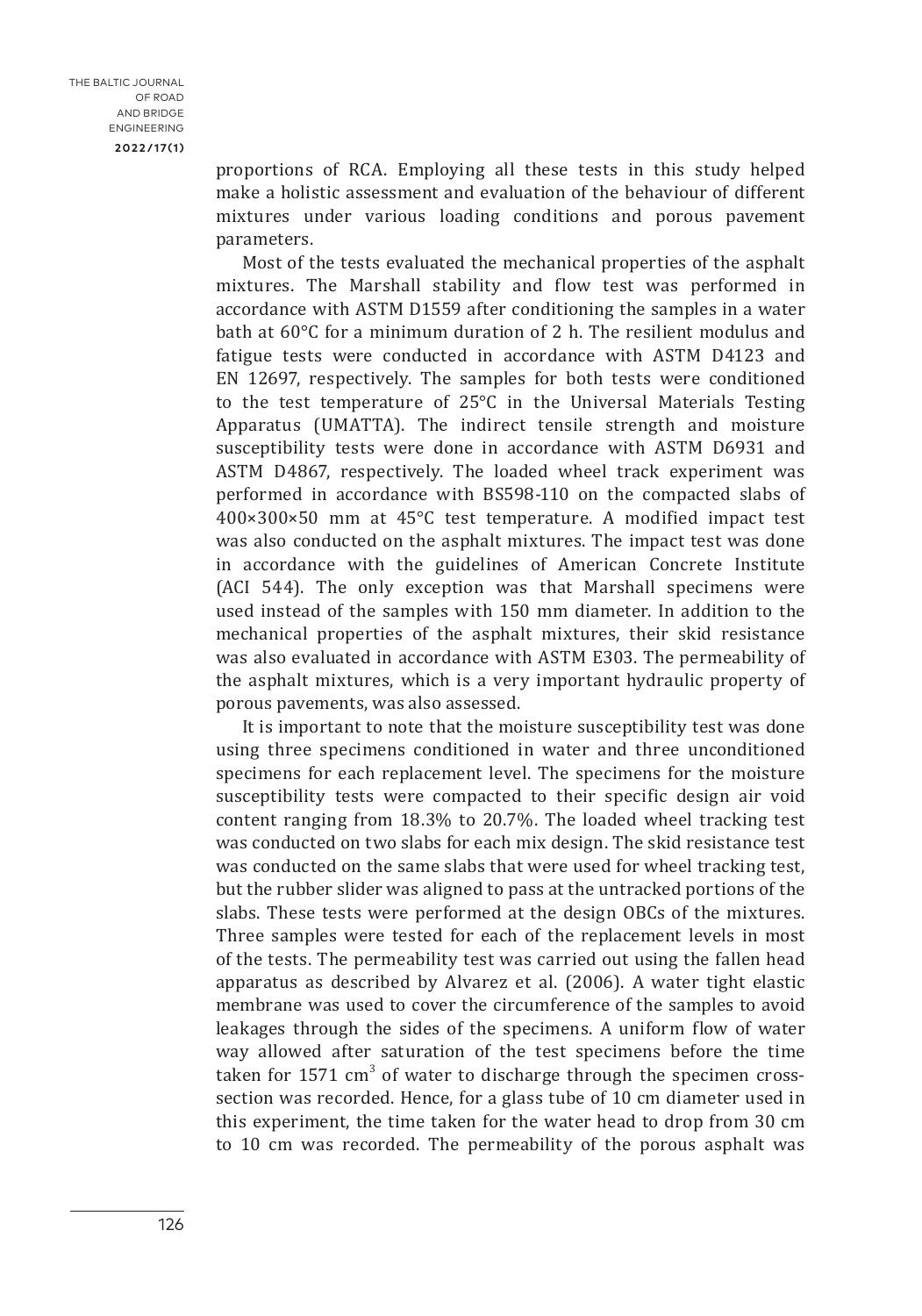Utilisation of Recycled Concrete Aggregates for Sustainable Porous Asphalt Pavements

then estimated based on the coefficient of permeability (*K*) in cm/sec computed using Equation (1). Coefficient of permeability

$$
K = 2.3 \left(\frac{aL}{At}\right) \log \left(\frac{h_1}{h_2}\right),\tag{1}
$$

where  $a$  is the tube cross-sectional area in  $\text{cm}^2$ ,  $A$  is the specimen crosssectional area in  $\text{cm}^2$ , *L* is the thickness of the specimen in cm, *t* is the time taken in seconds for the water to flow from initial head  $(h_1)$  to the final head  $(h_2)$ .

### **2. Results and discussion**

The result of the laboratory tests conducted to evaluate the performance of the RCA based porous asphalt designs are presented and discussed in this section. Table 2 presents the result of the most fundamental performance tests generally used in quality control of asphalt mixtures. These results are discussed in the subsequent subsections. Result of other performance tests are plotted in relevant figures to provide for more comprehensive analysis.

| <b>Mix</b><br>Design | <b>Mechanical Properties</b> |          |                                  |                                                |                                           |  |  |
|----------------------|------------------------------|----------|----------------------------------|------------------------------------------------|-------------------------------------------|--|--|
|                      | Marshall<br>stability, N     | Flow, mm | <b>Resilient</b><br>Modulus, MPa | <b>Indirect Tensile</b><br>Strength (ITS), kPa | <b>Tensile Strength</b><br>Ratio (TSR), % |  |  |
| R <sub>0</sub>       | 5283                         | 3.9      | 7419                             | 419                                            | 89                                        |  |  |
| R <sub>20</sub>      | 6490                         | 3.1      | 7065                             | 419                                            | 95                                        |  |  |
| <b>R40</b>           | 6433                         | 2.9      | 7198                             | 424                                            | 96                                        |  |  |
| <b>R60</b>           | 6524                         | 2.8      | 7165                             | 431                                            | 89                                        |  |  |
| <b>R80</b>           | 6803                         | 3.2      | 6930                             | 429                                            | 89                                        |  |  |
| R <sub>100</sub>     | 7276                         | 3.7      | 6035                             | 417                                            | 89                                        |  |  |

Table 2. Results of tests on fundamental mechanical properties

### 2.1. Marshal stability and flow

The Marshall stability of conventional asphalt mixtures is used for mixture design and performance assessments in order to ensure that the mixtures are strong enough to withstand traffic wheel loads. For porous asphalt pavements, the case is different. JKR refers to it as a specialty mix adopted as a non-structural layer applicable in low trafficked roads with low density and relatively high design speed. For this reason, the design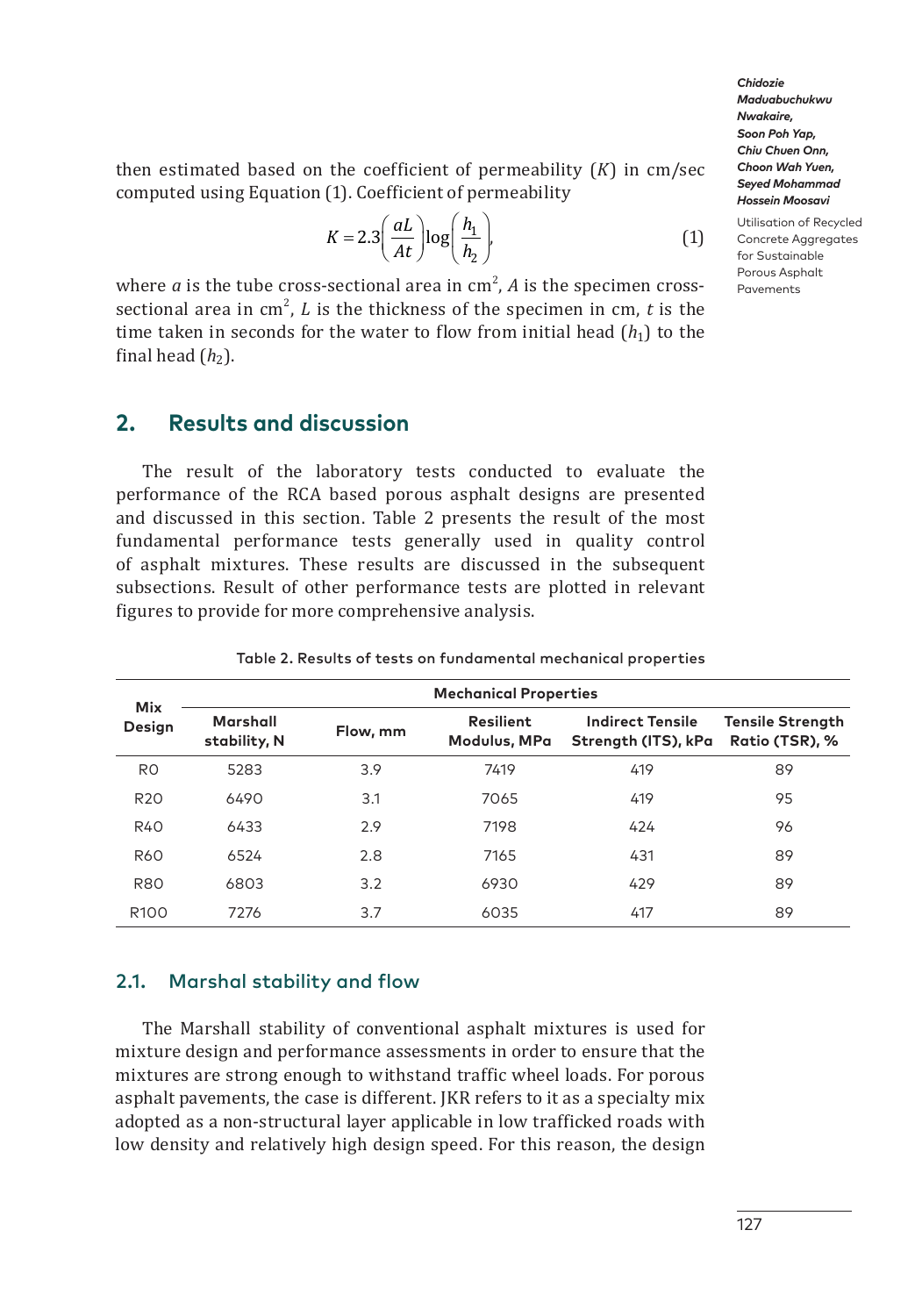THE BALTIC JOURNAL OF ROAD AND BRIDGE ENGINEERING **2022/17(1)**

interest in case of porous asphalt is in its resistance to abrasion and permeability. Nevertheless, this study proposes that utilisation of RCA for porous asphalts will be justified when the porous pavement mixtures achieve comparable or better stability values than the control. In other words, inclusion of RCA in porous asphalt mixtures should not result in significant loss of stability, because this would make the pavement perform much poorer than expected, it may even fail unduly at low traffic levels. When this happens, the riding quality deteriorates and the benefits of porous pavement surfacing depreciate. The results of Marshall stability tests on different porous mix designs are reported in Table 2.

The stability result for R0, which serves as the control, is 5283 N. This is below 6200 N recommended for conventional hot mix asphalts and stone mastic asphalts, confirming that the porous pavement is not to be used as a structural layer of the pavement but rather as an overlay on a more stably impermeable binder course. The stability of the asphalt mixtures was improved by inclusion of RCA. R20, R40, and R60 achieved comparable stability result with approximately 23%, 22%, and 23% increase in stability values, respectively. Mixtures with higher and 23% increase in stability values, respectively. Mixtures with higher replacement levels of granite by RCA achieved even higher stability values. R80 achieved 6803 N and R100 achieved 7276 N, these represent we construct the studies on position  $\mathbf{Q}_1$  and  $\mathbf{Q}_2$  and  $\mathbf{Q}_3$  and  $\mathbf{Q}_4$  are performances. The  $\mathbf{Q}_1$  stability as a performance of  $\mathbf{Q}_2$  and  $\mathbf{Q}_3$  are performance of  $\mathbf{Q}_3$  and  $\mathbf{Q}_4$  are the stability vesure for N<sub>0</sub>, which serves as the control, is  $3203 \text{ N}$ . and 25% increase in stability values, respectively. This responsibility of the mixtures of the mixtures. Figure 3 shows the bit up absorbed the bit up to strong the bit up to strong the compressive term in provided the compressive term in provided to strong the compressive term in provided to strong the compressive term in th



**Figure 3.** The bonding of aggregates with bitumen in the porous mixture **Figure 3**. The bonding of aggregates with bitumen in the porous mixture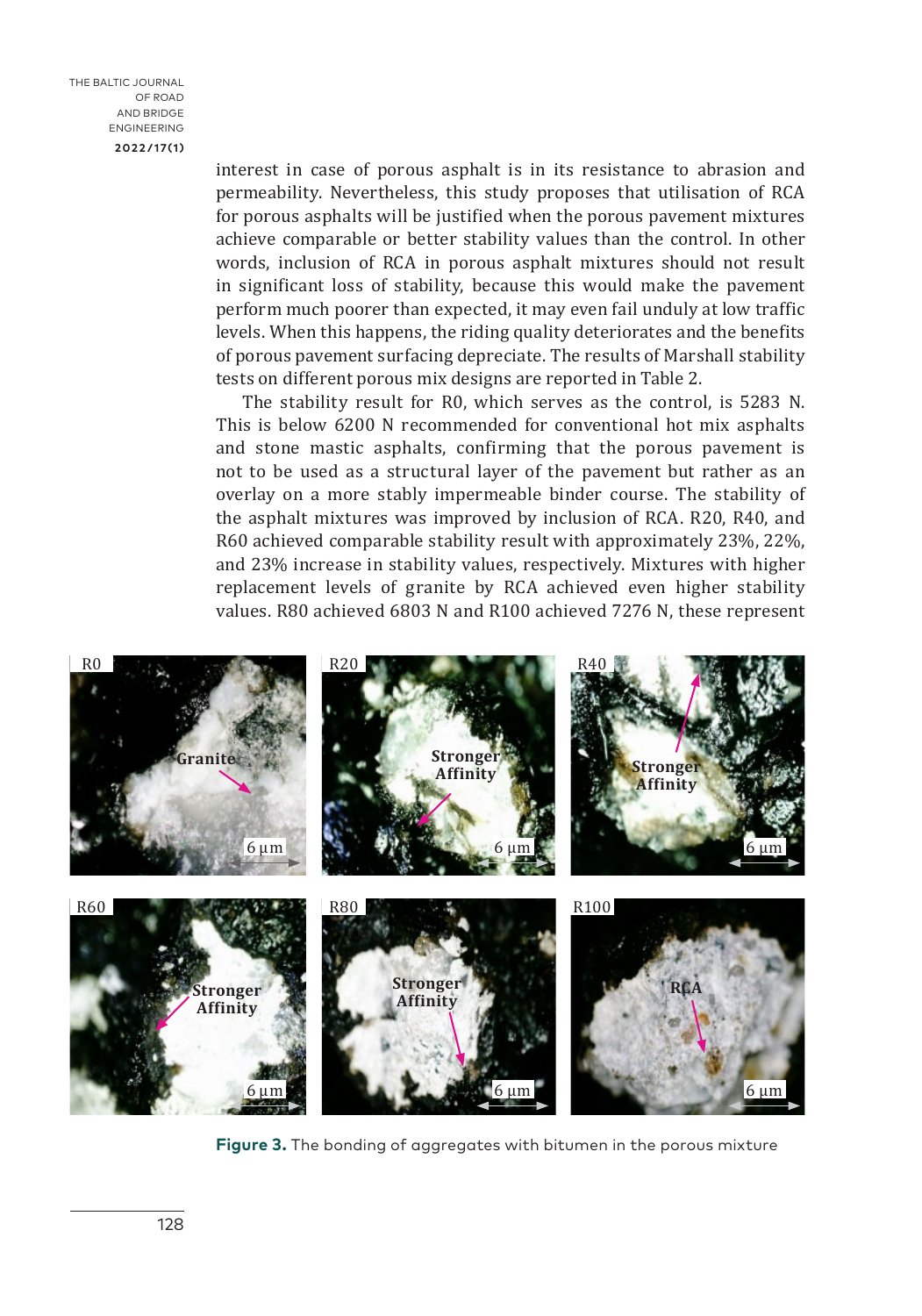29% and 38% increase in stability values, respectively. All mixes with RCA achieved beyond 6200 N stability, which reveals the ability of porous pavement surfaces with RCA to withstand higher traffic loads with an acceptable axle load distribution efficiency. The flow values are also within the recommended limits of 2–4 mm for well graded asphalt mixtures. Most studies on porous asphalts do not adopt the Marshall stability as a performance test due to the lower stability values recorded, as it can be seen in the case of R0 in this study. Besides, limited work has been done on the use of RCA in porous asphalts. Notwithstanding, the study by Kareem et al. (2019) reported improvement in the stability of hot mix asphalt mixtures with RCA inclusion. Their results show a 6% increase in Marshall stability for 60% inclusion of RCA. The improvement in Marshall stability was not a result of increase in density, because the mixtures with higher RCA contents had lesser bulk specific gravities. The increase in binder content could not significantly influence these weight properties because the specific gravity of bitumen is 1.02, which is more than 50% less than this of the aggregates. This is also the reason why the specific gravities of all the porous asphalt mixtures are below the specific gravities of the aggregates but higher than the specific gravity of bitumen. The improved bonding between the aggregate and the binder was responsible for the increase in stability of the mixtures. Figure 3 shows how RCA partially absorbed the bitumen leading to stronger affinity. This improved the compressive strength of the asphalt, leading to higher stability values.

The better bonding was brought about by presence of cement in the adhered mortar. This added to the filler proportion of the RCA mixtures resulting in lesser compressibility. This is consistent also to the findings of Wang et al. (2018) as well as Guha & Assaf (2020) who recommended that use of cement or crushed concrete dust fillers can increase the stability of asphalt mixtures than the use of crushed granite fillers. For this reason, JKR specified only cement and hydrated lime as fillers for porous pavements in order to ensure a reasonable level of stability. The stability results obtained from this study show that inclusion of RCA into the porous asphalt mixtures would achieve this aim even more effectively.

### 2.2. Resilient modulus

The resilient modulus of asphalt mixtures measures how stiff the mixture is to absorb repeated loading and unloading without undergoing plastic deformation. It is a measure of the elastic strength of the asphalt mixture and is used to evaluate the ability of asphalt mixtures to withstand traffic loadings and vehicular movement vibrations without

*Chidozie Maduabuchukwu Nwakaire, Soon Poh Yap, Chiu Chuen Onn, Choon Wah Yuen, Seyed Mohammad Hossein Moosavi*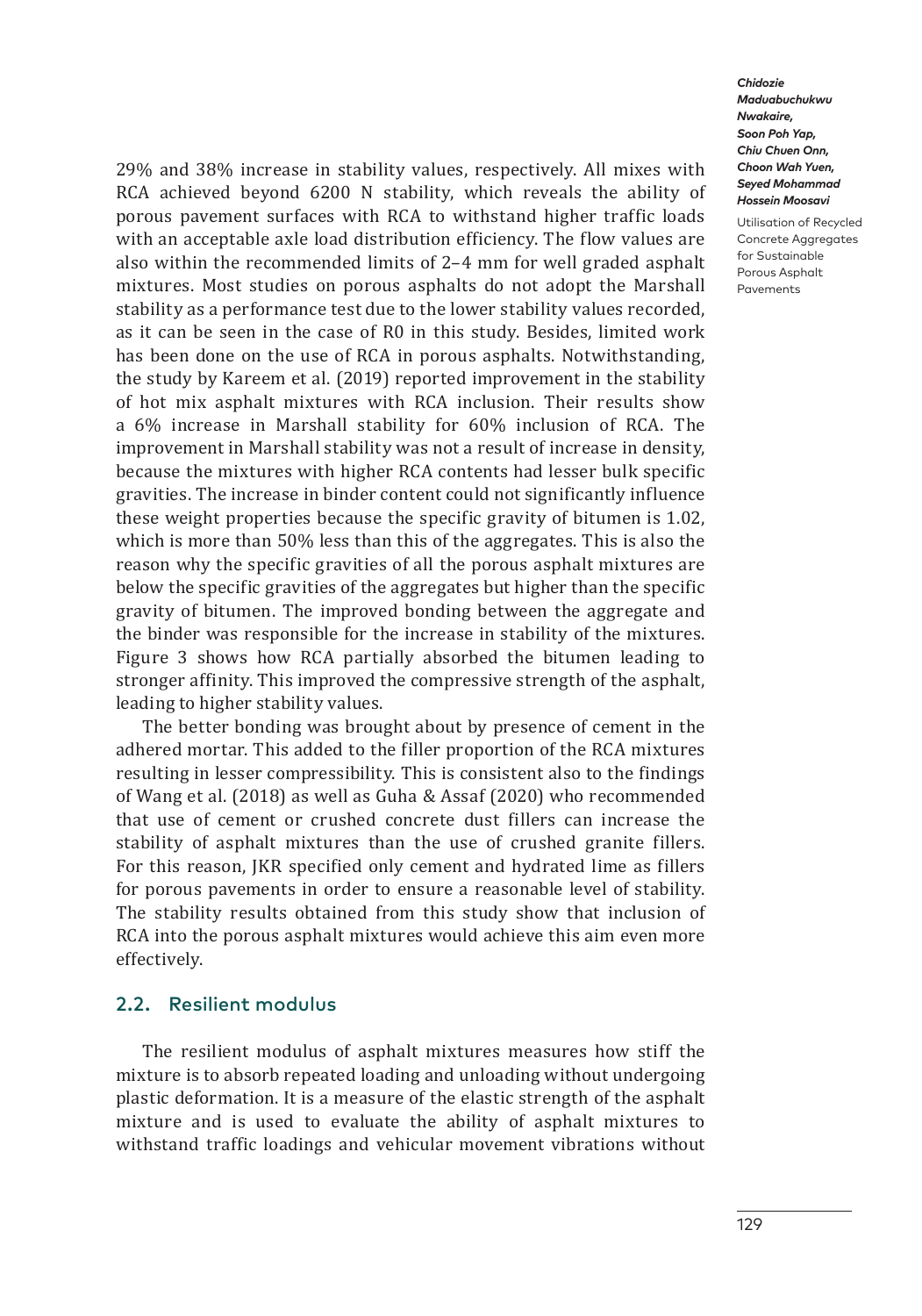severe permanent deformations. The results of resilient moduli of the porous asphalt samples at the various replacement levels of granite by RCA are given in Table 2.

The maximum resilient modulus of 7419 MPa was observed for R0 which was used as the control. The resilient modulus of the mixtures reduced sequentially with higher proportions of RCA, apart from R20 with a slightly lesser resilient modulus than R40. This sequential reduction in resilient modulus is traceable to the air void contents of the mixtures, as mixtures with higher air voids generally achieved lower resilient moduli. The values of the resilient modulus for R20, R40, and R60 are very comparable to the control with less than 5% reductions in the control resilient modulus. More significant reductions in the resilient modulus were recorded for R80 and R100. 6930 MPa for R80 and 6035 MPa for R100 represent 7% and 19% reductions in control resilient modulus, respectively. This allows concluding that porous asphalt mixtures with RCA inclusion beyond 60% may not be able to withstand shock waves as successfully as the control. They would require a higher thickness to perform as satisfactory as the control. Asphalt mixtures with RCA inclusion of 60% or less can perform as efficiently as the control in resisting repeated loading at the same design thickness. Besides, previous studies have reported resilient modulus ranging from 2000 MPa to 10 000 MPa for dense graded asphalts (Ar-Rabti & Judycki, 2000; Radhakrishnan et al., 2019). This suggests that the drop in resilient modulus beyond R60 may not pose a threat of undue failure because all values are considerably higher than 6000 MPa. Moreover, JKR has recommended a minimum thickness of 50 mm for efficient drainage of porous wearing courses in addition to the fact that the porous asphalts should be placed on an existing impermeable and stiff binder course. These factors justify the use of RCA in porous asphalts mixtures even at a slightly lower resilient modulus than the control, as observed in this study.

### 2.3. Indirect tensile strength and moisture susceptibility

The compressive forces exerted by vehicular wheel loads on the highway pavement causes tensile stresses within the pavement surfaces (Ossa et al., 2016). For the pavement to remain serviceable and durable, it should withstand such induced tensile stresses. This ability to withstand higher tensile stresses is the measure of the pavement's tensile strength. The indirect tensile strength (ITS) test is a laboratory experiment used to estimate the tensile strength of a particular asphalt mixture. The test was conducted on various mixes with different proportions of RCA; the results are reported in Table 2. The resistance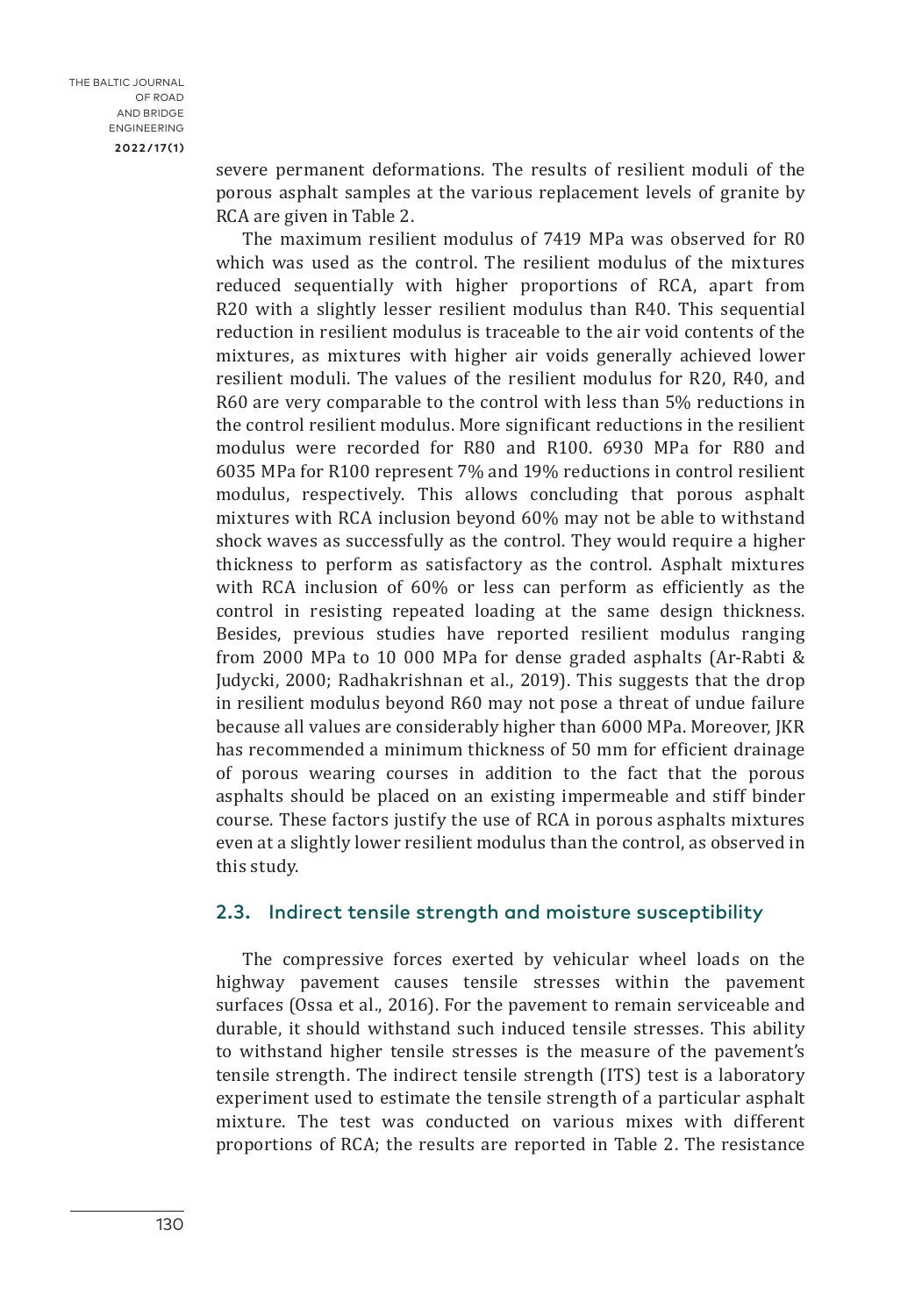of the asphalt mixes to moisture damage was also investigated based on this test. The air void contents for the mixtures were not uniform. This variation in air void content was necessary because it represents the actual air voids of different mix designs. Three samples were vacuum soaked and conditioned in a water bath maintained at 60°C for 48 h. The ratio of the tensile strength of the conditioned to the unconditioned samples was used as a measure of moisture susceptibility of the porous asphalt mixtures. The results of the moisture susceptibility test are also reported in Table 2.

The ITS results for all mixes are very comparable. R40, R60, and R80 achieved higher values than the control, R20 achieved the same value as the control, whereas R100 achieved almost the same value as the control. This shows that porous asphalt mixtures with RCA can perform similar as the granite mixtures in terms of resistance to the tensile stress. The increase in affinity between RCA particles and the bitumen resulted in a significant increase in the bond strengths. This was why the RCA mixtures were able to withstand higher indirect tensile loading before failure. The tensile strength ratio (TSR) also ranged from 89% to 96%. R60, R80, and R100 achieved the same TSR as R0, whereas R20 and R40 achieved higher values. All mixes are considered satisfactory in terms of their resistance to moisture damage because all observed TSRs are above 80% (Qasrawi & Asi, 2016). This also agrees with the recommendations of ASTM D4867/D4867M–04. Therefore, the use of RCA would not make the porous pavement surface susceptible to moisture damage. The good quality of RCA used in this study is the major factor that contributed to this satisfactory performance of porous asphalt mixtures containing different proportions of RCA.

### 2.4. Resistance to fatigue damage

Indirect Tensile Fatigue Test (ITFT) has been used to evaluate the resistance of the porous asphalt mixes to fatigue damage. It was presumed that porous asphalt mixtures would be more susceptible to fatigue damage than conventional well graded asphalt mixtures. This is because of the presence of higher air voids content and water percolation through the air voids. The voids content tends to expose the mixture to a wider area prone to adverse climatic conditions and water movements exert some pressure on the internal structure of the specimen. Figure 4 presents the result of the fatigue test conducted on various porous asphalt mixes.

The fatigue loading was increased sequentially till the maximum failure deformation of 9 mm was reached. The number of loading cycles before the specimens failed was taken as indicator to mixture's

*Chidozie Maduabuchukwu Nwakaire, Soon Poh Yap, Chiu Chuen Onn, Choon Wah Yuen, Seyed Mohammad Hossein Moosavi*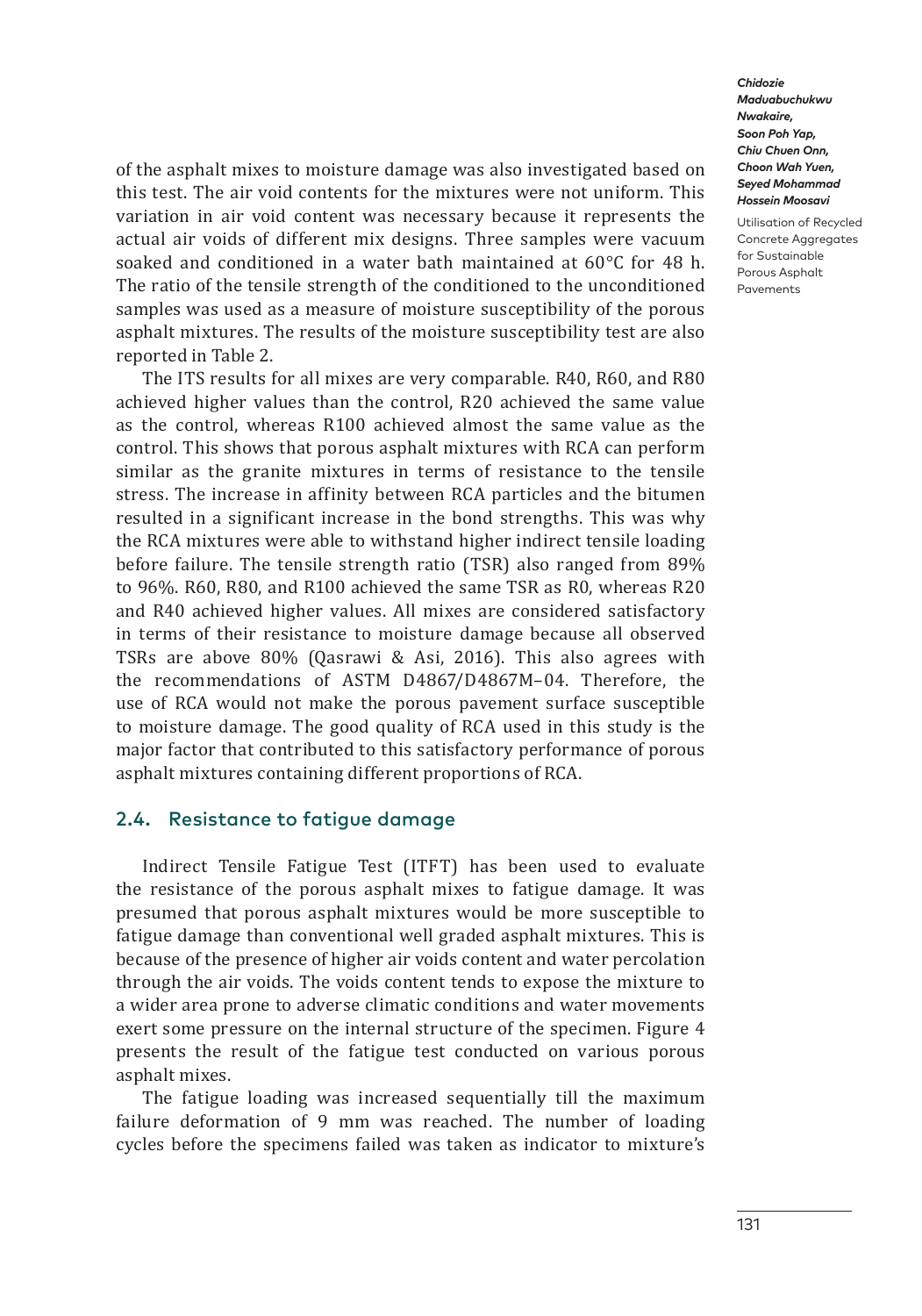resistance to fatigue damage. In other words, the mixtures with the higher loading cycles to failure would be expected to exhibit longer fatigue life when adopted for the porous pavement surfacing. Therefore, it can be concluded that the porous mixtures with RCA exhibited better performance in fatigue resistance than the control. All RCA samples sustained lesser strains at each loading cycle and as a result they withstood more strains before failure. This performance improved with incorporation of higher proportions of RCA. The higher binder contents in the mixtures with higher RCA proportions is considered the main reason for this improved fatigue resistance (Nwakaire et al., 2020b). The higher bitumen contents made the mixtures less brittle under the fatigue loading.

### 2.5. The rutting resistance of the mixtures

The dynamic stability of pavements is evaluated based on their resistance to rutting. Increase in temperature and traffic loading are two factors that contribute to rutting of the pavements. Due to the high air voids, porous pavements can compress at higher traffic loadings, it can also be severe at higher temperatures. For this reason, JKR specified that roads surfaced with porous asphalts should experience not more



**Figure 4.** Fatigue loadings and strains to failure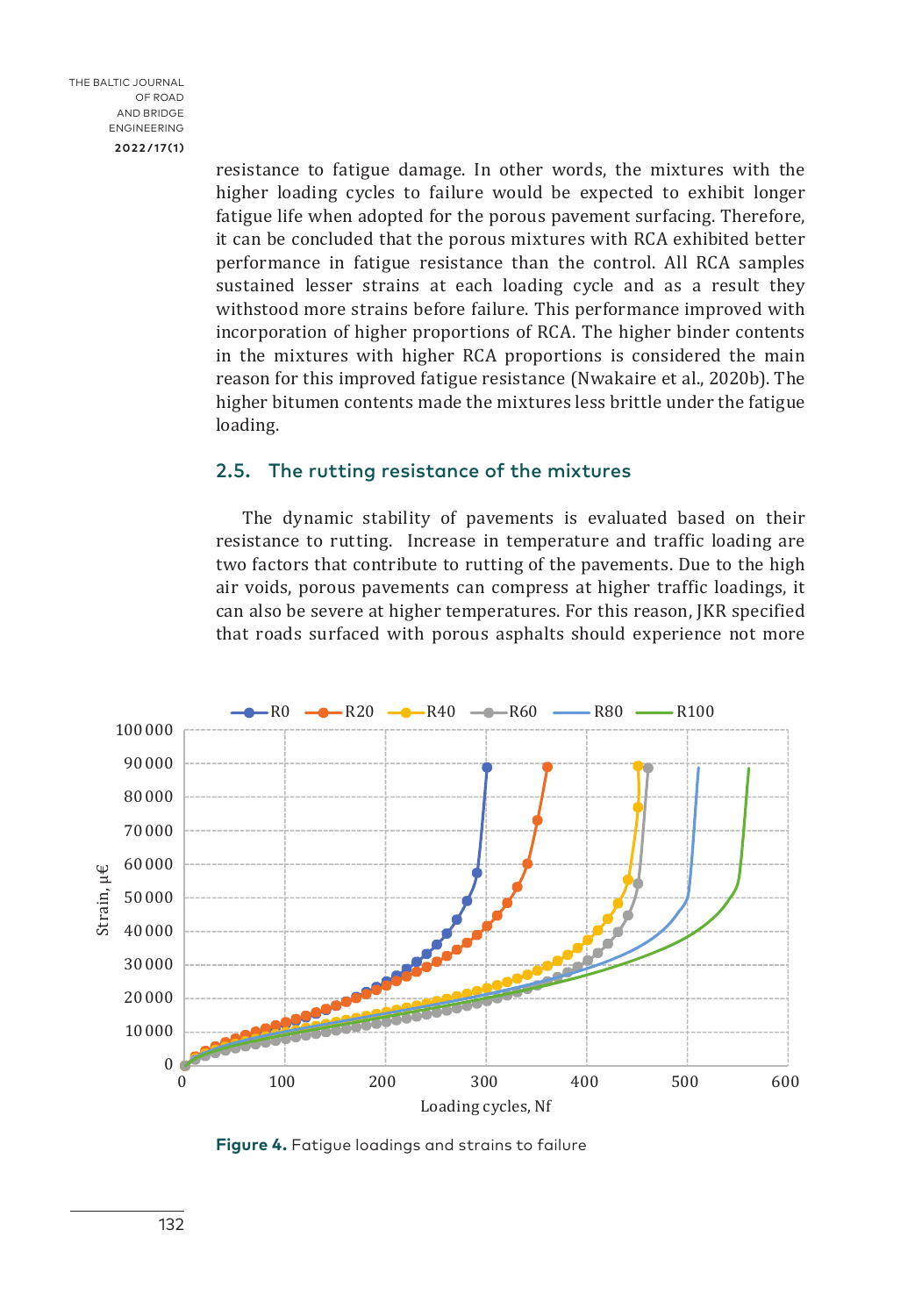than 4000 commercial vehicles per lane per day at opening. But the fact is that once the road is open to traffic, the rate of vehicular increase may be very high to such an extent that this limit is exceeded. Moreso, Malaysia, experiences high temperatures around the first quarter of the year. This temperature may rise until as much as 40 °C in some parts of the country. For these reasons, it is pertinent to investigate the behaviour of porous asphalts under repeated wheel tracking at high temperatures. Asphalt materials used for flexible pavement surfacing were subjected to wheel track experiment in order to evaluate their resistance to rutting. In this study, the porous asphalt slabs were compacted using mechanical compactors to the respective design air void contents of the different mixes. The results of this wheel tracking test are presented in Figure 5.

Addition of RCA to the porous asphalt mixes improved the resistance of the porous asphalt slabs to rutting. R20 to R80 mixtures performed better than the control based on their final rut depths. R20 and R40 samples performed better than R0 through the entire wheel cycling times, but R60 and R80 experienced higher rut depths than the control at earlier cycling times but gained better dynamic stability as the cycling period increased. R40 offered the best resistance to rutting with a final rut depth of 2.3 mm. Beyond R40, the rutting resistance decreased



**Figure 5.** Rutting resistance of the mixes

*Chidozie Maduabuchukwu Nwakaire, Soon Poh Yap, Chiu Chuen Onn, Choon Wah Yuen, Seyed Mohammad Hossein Moosavi*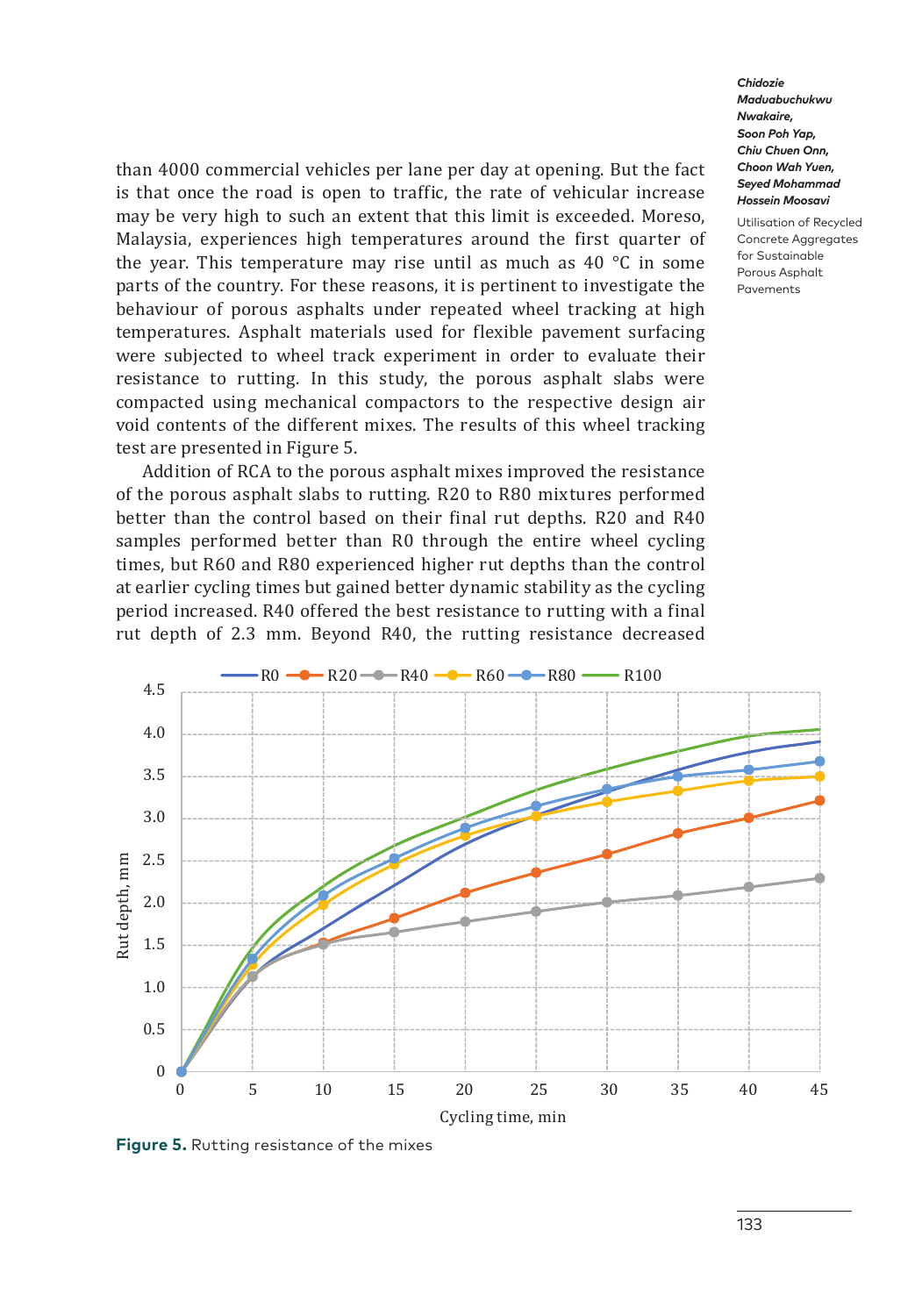sequentially with increase in the RCA content. It can be said that the samples with higher abrasion losses also exhibited lower resistance to rutting. The worst performance was observed for R100 mix with the final rut depth of 4.06 mm. Apart from R100, all other mixtures satisfied the 4 mm maximum rut depth requirement at 45°C, as specified by BS 598–110.

### 2.6. Resistance to impact loading

RCA has lower impact strength than granite due to the presence of the adhered mortar. The aggregate impact values reported in Table 1 confirm that. Utilisation of RCA in a gap-graded mixture of porous asphalts was presumed to result in lower impact strength for the porous asphalt. This issue was investigated in this study in order to ascertain the resistance to impact loading for porous asphalt mixtures containing RCA. The impact hammer was dropped on the asphalt samples and the number of blows that caused the first crack was recorded. The blows were continued until the specimens failed. The potential energy mobilised during the falling weight impact testing was used as the basis for the computation of the impact strength. The impact energies were calculated based on Equation (2). The hammer with mass (*m*) of 4.5 kg dropped from a height (*h*) of 450 mm was constant for all tests. The only variable in this experiment was the number of blows (*N*) before the first crack and the final failure.

$$
E_{\text{impact}} = mgh \times N,\tag{2}
$$

where  $g$  is the acceleration due to gravity (9.81 m/s<sup>2</sup>). Figure 6 shows the computed values of the impact energies, which served as the indicators of the impact strength of the mixtures.

The impact strengths of all samples containing RCA were found to be better than that of the control. The amounts of energy absorbed by the RCA samples both before the first crack formation and at failure were higher than the control energy absorption. R60 exhibited the best impact strength with 271 J and 380 J of energy absorbed before the first crack and failure respectively. R80 achieved the same first crack impact strength as R60 but failed at a lesser impact strength of 380 J. Nevertheless, the values of impact energies for all mixtures were very close, which allows concluding that their impact energies are highly comparable. These results imply that pavements with porous asphalt wearing course can absorb similar or higher impact energy than the control both before initiation of the cracks and before unbearable failures.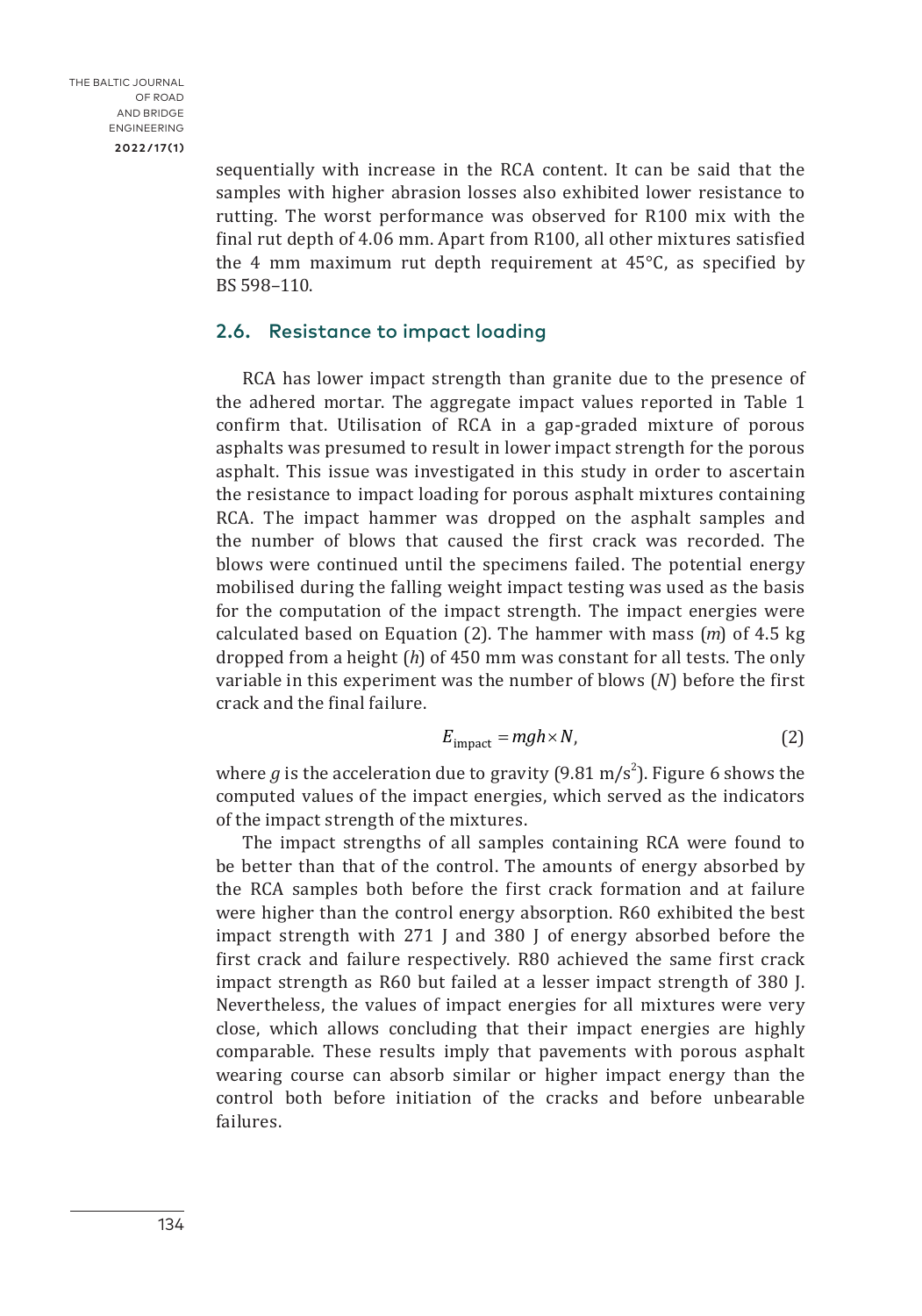Generally, the porous asphalt samples exhibited a reasonable amount of post crack ductile behaviour. The samples sustained higher impact efforts after the first crack and remained unbroken under several more blows. This ductile behaviour is reported based on the ratio of the impact energy sustained before failure to the impact energy at the first crack. This ratio is reported as the ductility index. The ductility indices of the porous asphalt samples tested in this study are 1.54%, 1.54%, 1.69%, 1.4%, 1.33%, and 1.34% for R0, R20, R40, R60, R80, and R100, respectively.

R0 and R20 had the same ductility index of 1.54, whereas R80 and R100 had similar indices. The ductility index of R80 is the least, whereas R40 demonstrated the highest ductility. In as much as these ductility indices are indicators of the post crack initiation impact strength of the samples, the first crack impact energy has been adopted for the performance assessment in this study. This was done in view of the fact that the porous asphalts with high amounts of air voids would tend to ravel and disintegrate faster under traffic loading once cracks begin to develop on the surface of the asphalts. R60 and R80 with the maximum first crack energy of 271 J were considered the best mixes based on their impact performance. However, R60 was judged as the best mix because, apart from absorbing the highest energy before the first crack, it achieved also the highest failure impact strength. Hence, it was inferred that RCA did not have any negative effect on the impact performance of porous asphalts. The presence of larger amount of binder in the mixes made the aggregates bond better with the bitumen and develop a stronger matrix. The mixtures exhibited the same behaviour under



**Figure 6.** Impact strength of the samples

*Chidozie Maduabuchukwu Nwakaire, Soon Poh Yap, Chiu Chuen Onn, Choon Wah Yuen, Seyed Mohammad Hossein Moosavi*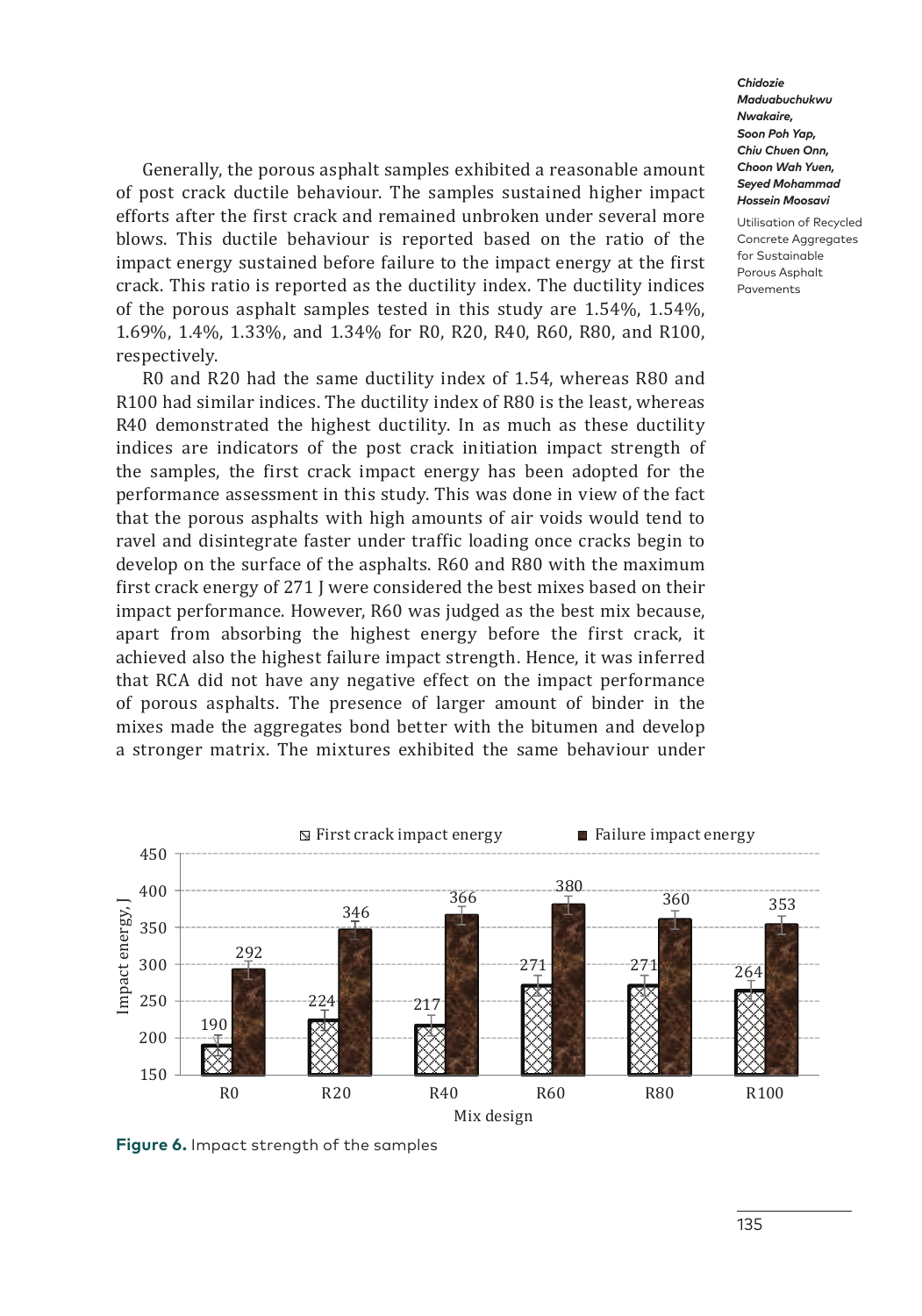impact loading and indirect tensile loading, because the impact failure for the asphalt mixture is also tensile in nature. The specimens split due to application of the impact effort at a point on their cross-section.

### 2.7. Assessment of permeability and skid resistance

Permeability and skid resistance are two major desirable properties of the porous pavements. With the high air voids content, it is expected that the water passing through the cavities of the pavement should be able to drain off as fast as possible though the pavement. The rate at which this drainage occurs is evaluated based on the coefficient of permeability of the porous pavement. On the other hand, skid resistance is one of the most important factors considered in pavement engineering for accident mitigation (Elizondo-Martínez et al., 2020). The British pendulum tester used in this study is one of the most popular methods for evaluating the skid resistance of wet highway pavements both at the laboratory and in the field. Although the skid number obtained from the British pendulum test is not an exact indication of the vehicle braking characteristics, it is a useful tool to compare between the skid resistances of different surfaces (Asi, 2007). JKR states that one



**Figure 7.** Influence of addition of RCA on the permeability and skid resistance of porous asphalts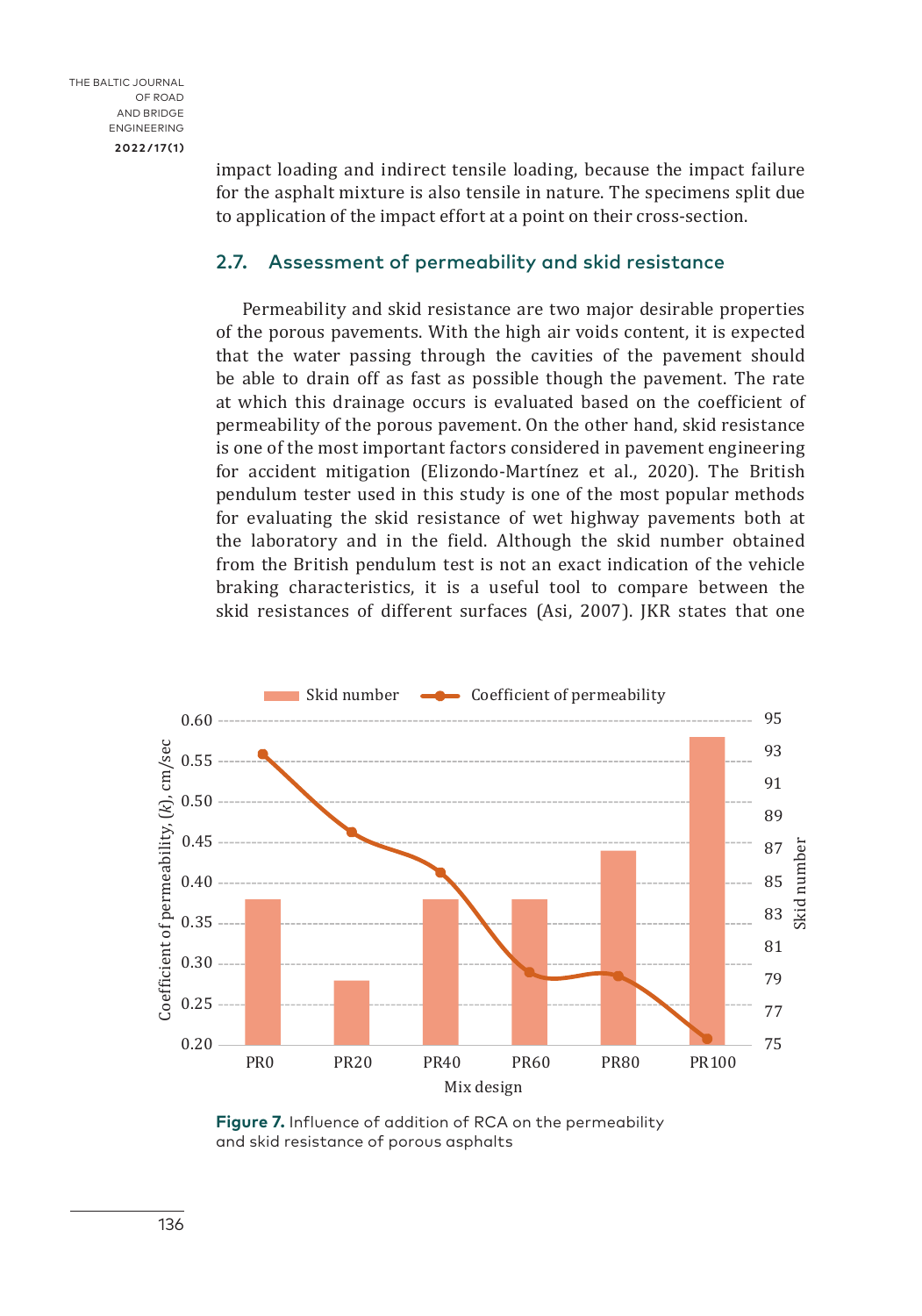Utilisation of Recycled Concrete Aggregates for Sustainable Porous Asphalt Pavements

of the benefits of porous asphalt surfacing of pavements is that it improves storm water control and skid resistance of the road. It is, therefore, necessary to study the influence of addition of RCA on these two functional parameters of the porous asphalts. The results of the permeability and skid resistance tests conducted on the different mixes in this study are presented in Figure 7.

The coefficient of permeability (*k*) of the mixes decreased with increasing RCA content. The *k* of the control is the highest whereas the *k* of R100 is the least within the range of 0.208–0.559 cm/sec. This sequential drop in *k* with the increase in RCA content offers a unique behaviour for porous asphalts with RCA aggregates, bringing two factors into play – the air voids and the bitumen contents. It has been established that, other things being equal, porous asphalt mixtures with higher air voids content would achieve higher permeability (Liu and Cao, 2009). It has also been established that, other things being equal, higher bitumen content would reduce the permeability of porous asphalt mixtures (Hamzah et al., 2011). Increase in the binder content tends to fill up the connected air voids in the mixture. But RCA has existing internal air voids within the porous adhered mortar. These voids contributed to the higher air void contents of the mixtures but did not contribute to their permeability. For this reason, the higher binder content of the mixtures influenced the permeability of the specimens more than the air voids. The result is that porous mixtures with higher binder content, though containing higher air voids content, would be less permeable because of the filling of the cavities by the high amounts of binder in the mixtures. A similar clogging phenomenon was also reported by Suresha et al. (2010).

Despite the fact that *k* of the mixtures reduced with higher RCA content, the permeability is still considered satisfactory for all the mixes. There is not yet a general standard adopted as the limits for *k*, but following the recommendation of Mallick et al. (2000), *k* of 0.116 cm/sec or more is considered satisfactory. In this regard, all mixtures performed well in allowing the drainage of water through them, but R0 offered the best permeability.

As concerns the anti-skid properties, R20 mixture had the least skid number of 79. This is by 44% higher than the minimum skid number of 55 specified for motorways and heavy trafficked roads and by 76% higher than 45 specified for low trafficked roads. R40 and R60 had the same skid numbers as the control. R80 and R100 achieved better skid numbers of 4% and 12% higher than the control, respectively, making R100 the best mixture in terms of skid resistance. These skid number values are very high, confirming that porous asphalt surfaces generally perform well in skid resistance. The higher skid numbers recorded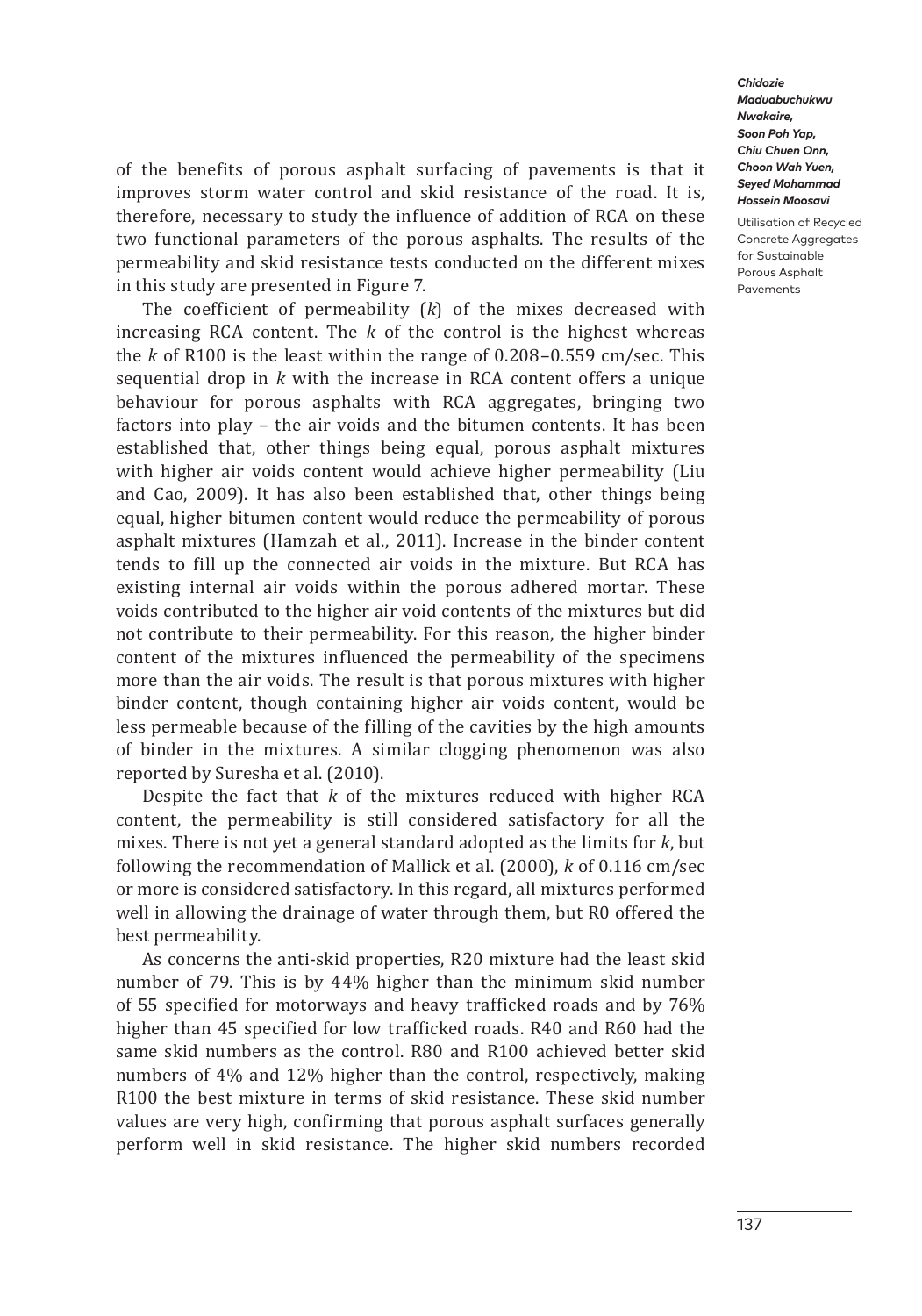for R80 and R100 are a result of the micro textures offered by the coarse RCA with higher elongation index and rougher surface texture. The drop in the skid number of R20 could be a result of inconsistent balancing between the higher bitumen content and inclusion of RCA. Nevertheless, all mixtures demonstrate adequate anti-skip properties, since they all met the specified minimum skid resistance values. Even at the worst scenario of steep gradients, junctions, and curves, ASTM E303 considered skid number of 65 as satisfactory. Therefore, all the observed skid numbers are satisfactory for all pavement conditions. This is a very desirable feature to be possessed by porous asphalt pavements.

### **Conclusions**

The main aim of this study was to ascertain the feasibility of utilisation of RCA for porous asphalt pavement construction. The properties and behaviour of porous asphalt mixtures incorporating varying amounts of RCA was investigated. Many performance tests were conducted in order to evaluate various RCA based porous asphalt mixes and their response to different types of loading. The following conclusions were drawn from the results of the study.

- 1. At a particular binder content, the RCA based porous mixtures demonstrated better performance than the control mixture with respect to binder drain downs, but they exhibited lower resistance to abrasion. For this reason, the porous asphalts require higher OBCs for mixtures with higher amounts of RCA.
- 2. Inclusion of RCA reduced the resilient modulus and permeability of the porous asphalt mixtures. Whereas the reduction in resilient modulus was a result of increase in air voids, the reduction in permeability was a result of increase in the binder content.
- 3. The Marshall stability, fatigue resistance, and skid resistance of the mixtures improved along with the increase in RCA content.
- 4. Mixture R100 was found inadequate with respect to ITS and rutting resistance. Blending the granite and RCA in the porous asphalt mixture was seen to give better ITS, rutting resistance, and impact strength. Whereas R40 showed the best resistance to rutting, mixture R60 exhibited optimum performance in terms of ITS and impact strength.

Therefore, it was concluded that RCA can partially replace natural aggregates in porous asphalt mixtures but based on the results obtained in this study, up to 60% replacement is considered more suitable for desirable performance. This will improve the economic viability of porous pavement surfacing by reducing the amount of natural aggregate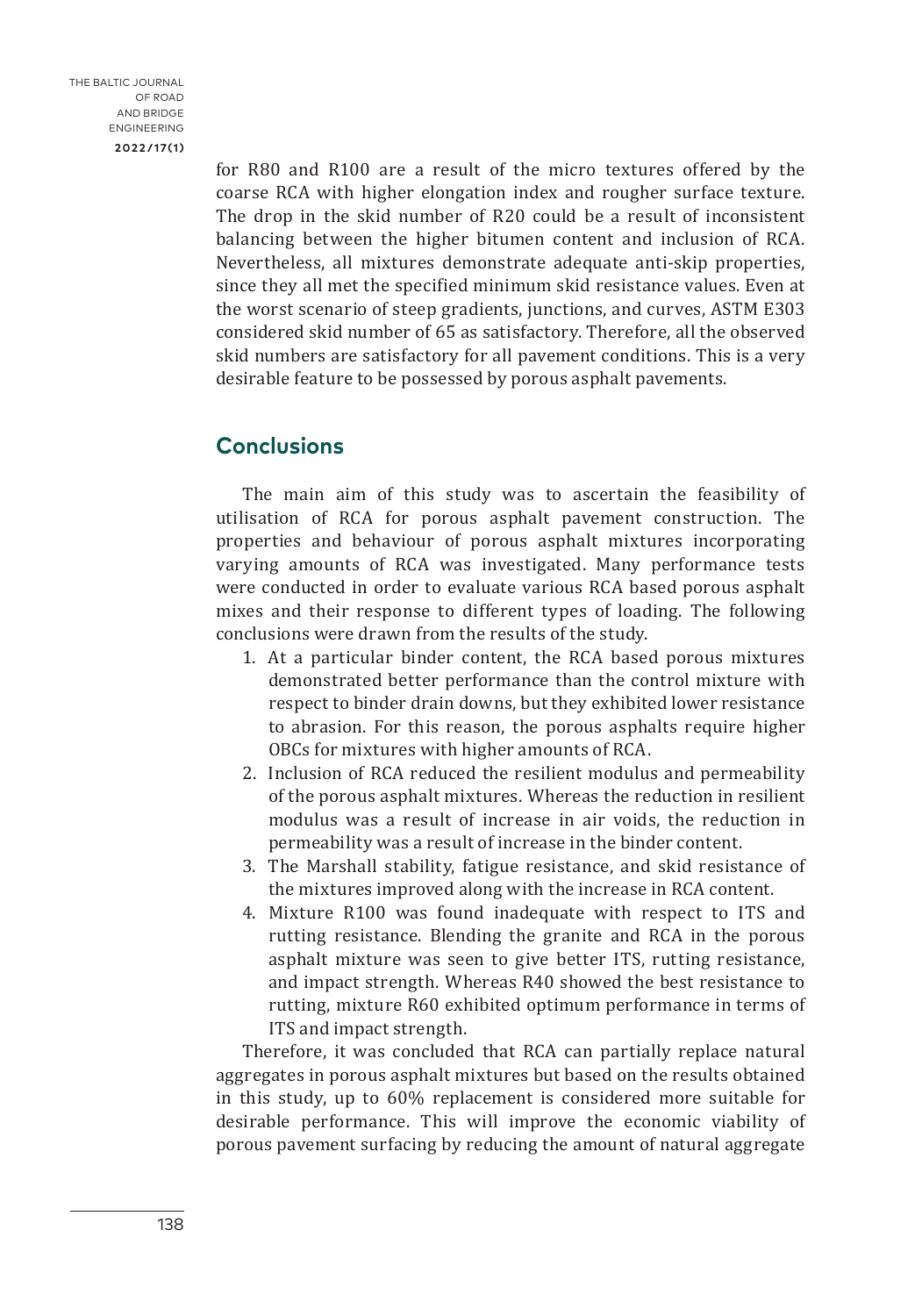required. The overall cost of the pavement construction will also be reduced by the cost of granite being replaced by RCA. Utilization of RCA will obviously contribute to the implementation of circular economy due to reduction of solid waste disposals. It will also enhance the environmental friendliness of the porous asphalt surfacing. For satisfactory structural performance, it is recommended that the porous surfacing be applied over an impervious asphalt layer to enhance its ability to bear the traffic loading. The porous pavement design is suitable for tropical weather conditions like those typical of Malaysia, where the thawing and melting of ice and glaciers would not induce undue pavement failure.

### **Funding**

This research was funded by the University of Malaya Faculty Research Grant (GPF) 2019 under the project GPF008A-2019 (Development of Green and Space-efficient Low-Cost Structures from Renewable Materials). Also, the first author also gratefully acknowledges the contribution of the Tertiary Education Trust Fund (TETFund), Nigeria, in the form of the funding provided for his PhD studies.

### **REFERENCES**

Alvarez, A. E., Epps-Martin, A., Estakhri, C. K., & Izzo, R. (2010). Evaluation of durability tests for permeable friction course mixtures. *International Journal of Pavement Engineering*, *11*(1), 49–60.

<https://doi.org/10.1080/10298430902730539>

- Alvarez, A. E., Epps-Martin, A., Estakhri, C. K., Button, J. W., Glover, C. J., & Jung, S. H. (2006). *Synthesis of current practice on the design, construction, and maintenance of porous friction courses* (Report No. FHWA/TX-06/0-5262-1). Texas Transportation Institute.
- Arabani, M., Moghadas Nejad, F., & Azarhoosh, A. R. (2013). Laboratory evaluation of recycled waste concrete into asphalt mixtures. *International Journal of Pavement Engineering*, *14*(6), 531–539. <https://doi.org/10.1080/10298436.2012.747685>
- Ar-Rabti, A. G. H., & Judycki, J. (2000). Effect of some testing variables on resilient modulus of asphalt mixes determined in indirect tensile method. *Road Materials and Pavement Design*, *1*(3), 341–354. <https://doi.org/10.1080/14680629.2000.12067147>
- Asi, I. M. (2007). Evaluating skid resistance of different asphalt concrete mixes. *Building and Environment*, *42*(1), 325–329. <https://doi.org/10.1016/j.buildenv.2005.08.020>

*Chidozie Maduabuchukwu Nwakaire, Soon Poh Yap, Chiu Chuen Onn, Choon Wah Yuen, Seyed Mohammad Hossein Moosavi*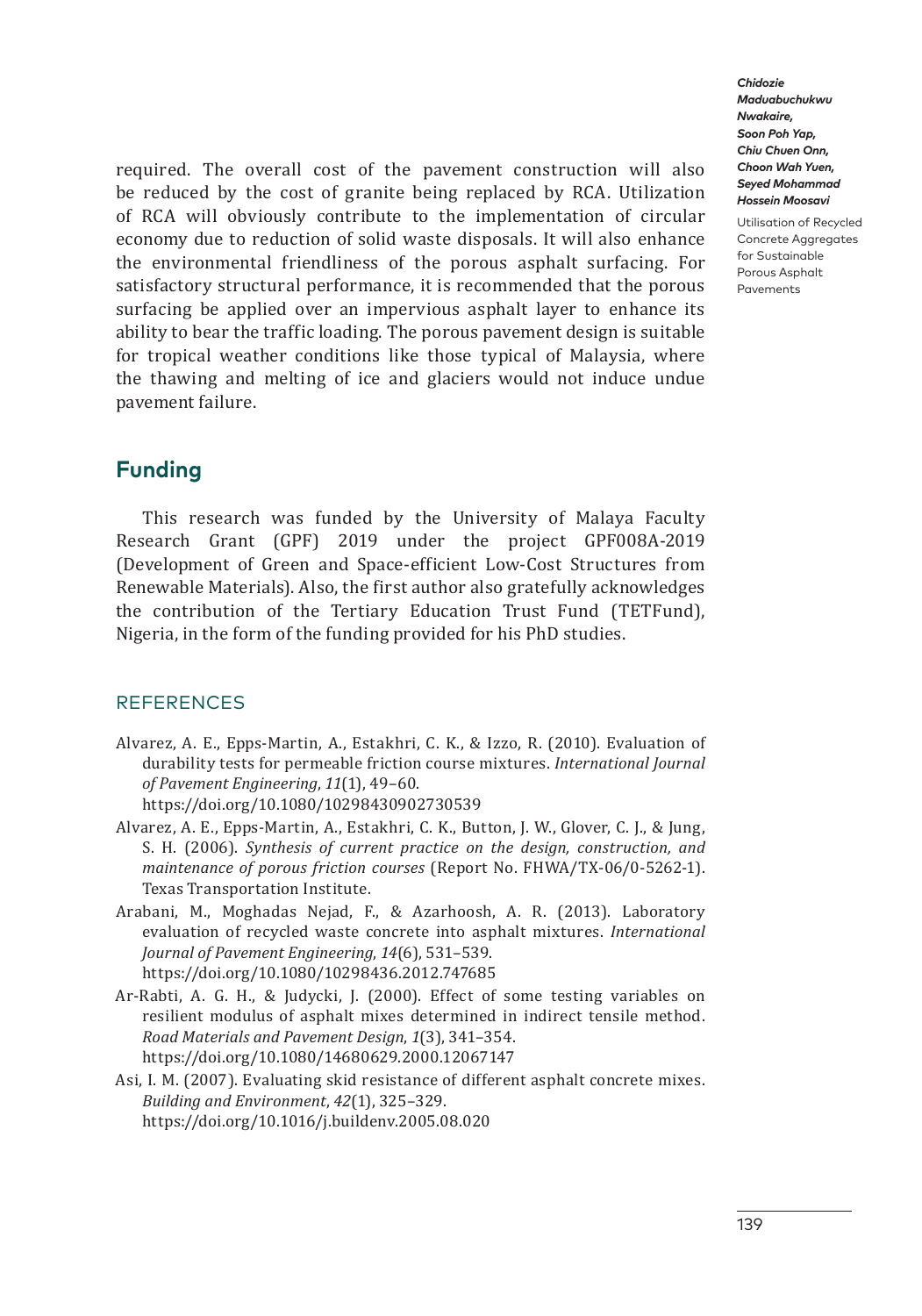- Benachio, G. L. F., Freitas, M. d. C. D., & Tavares, S. F. (2020). Circular economy in the construction industry: A systematic literature review. *Journal of Cleaner Production*, Article 121046. <https://doi.org/10.1016/j.jclepro.2020.121046>
- Brundtland, G. H. (1987). Our common future Call for action. *Environmental Conservation*, *14*(4), 291–294. <https://doi.org/10.1017/S0376892900016805>
- Elizondo-Martínez, E.-J., Andrés-Valeri, V.-C., Jato-Espino, D., & Rodriguez-Hernandez, J. (2020). Review of porous concrete as multifunctional and sustainable pavement. *Journal of Building Engineering*, *27*, Article 100967. <https://doi.org/10.1016/j.jobe.2019.100967>
- Eziefula, U. G. (2017). Developments in utilisation of agricultural and aquaculture by-products as aggregate in concrete – a review. *Environmental Technology Reviews*, *7*(1), 19–45. <https://doi.org/10.1080/21622515.2017.1423399>
- Guha, A. H., & Assaf, G. J. (2020). Effect of Portland cement as a filler in hot-mix asphalt in hot regions. *Journal of Building Engineering*, *28*, Article 101036. <https://doi.org/10.1016/j.jobe.2019.101036>
- Hamzah, M. O., Aman, M. Y., & Shahadan, S. (2011). Resistance to disintegration of warm porous asphalt incorporating Sasobit®. *Australian Journal of Basic and Applied Sciences*, *5*(9), 113–121.
- Haritonovs, V., & Tihonovs, J. (2014). Use of unconventional aggregates in hot mix asphalt concrete. *The Baltic Journal of Road and Bridge Engineering*, *9*(4), 276–282. <https://doi.org/10.3846/bjrbe.2014.34>
- Haritonovs, V., Zaumanis, M., Brencis, G., & Smirnovs, J. (2013). Performance of asphalt concrete with dolomite sand waste and bof steel slag aggregate. *The Baltic Journal of Road and Bridge Engineering*, *8*(2), 91–97. <https://doi.org/10.3846/bjrbe.2013.12>
- Hayat, U., Rahim, A., Khan, A. H., & Rehman, Z. U. (2020). Use of plastic wastes and reclaimed asphalt for sustainable development. *The Baltic Journal of Road and Bridge Engineering*, *15*(2), 182–196. <https://doi.org/10.7250/bjrbe.2020-15.479>
- Hu, M., Li, L., & Peng, F. (2019). Laboratory investigation of OGFC-5 porous asphalt ultra-thin wearing course. *Construction and Building Materials*, *219*, 101–110.<https://doi.org/10.1016/j.conbuildmat.2019.04.205>
- Huurman, M., Mo, L. T., & Woldekidan, M. F. (2010). Porous asphalt ravelling in cold weather conditions. *International Journal of Pavement Research & Technology*, *3*(3), 110–118.

http://www.ijprt.org.tw/files/sample/V3N3%282%29.pdf

- Jabatan Kerja Raya (J. K. R.). (2008). *Standard specification for road works*. Section 4, S4-58. Malaysian Department of Transport.
- Kareem, A. I., Nikraz, H., & Asadi, H. (2019). Performance of hot-mix asphalt produced with double coated recycled concrete aggregates. *Construction and Building Materials*, *205*, 425–433. <https://doi.org/10.1016/j.conbuildmat.2019.02.023>

Khan, I., & Kabir, Z. (2020). Waste-to-energy generation technologies and the developing economies: A multi-criteria analysis for sustainability assessment. *Renewable Energy*, *150*, 320–333. <https://doi.org/10.1016/j.renene.2019.12.132>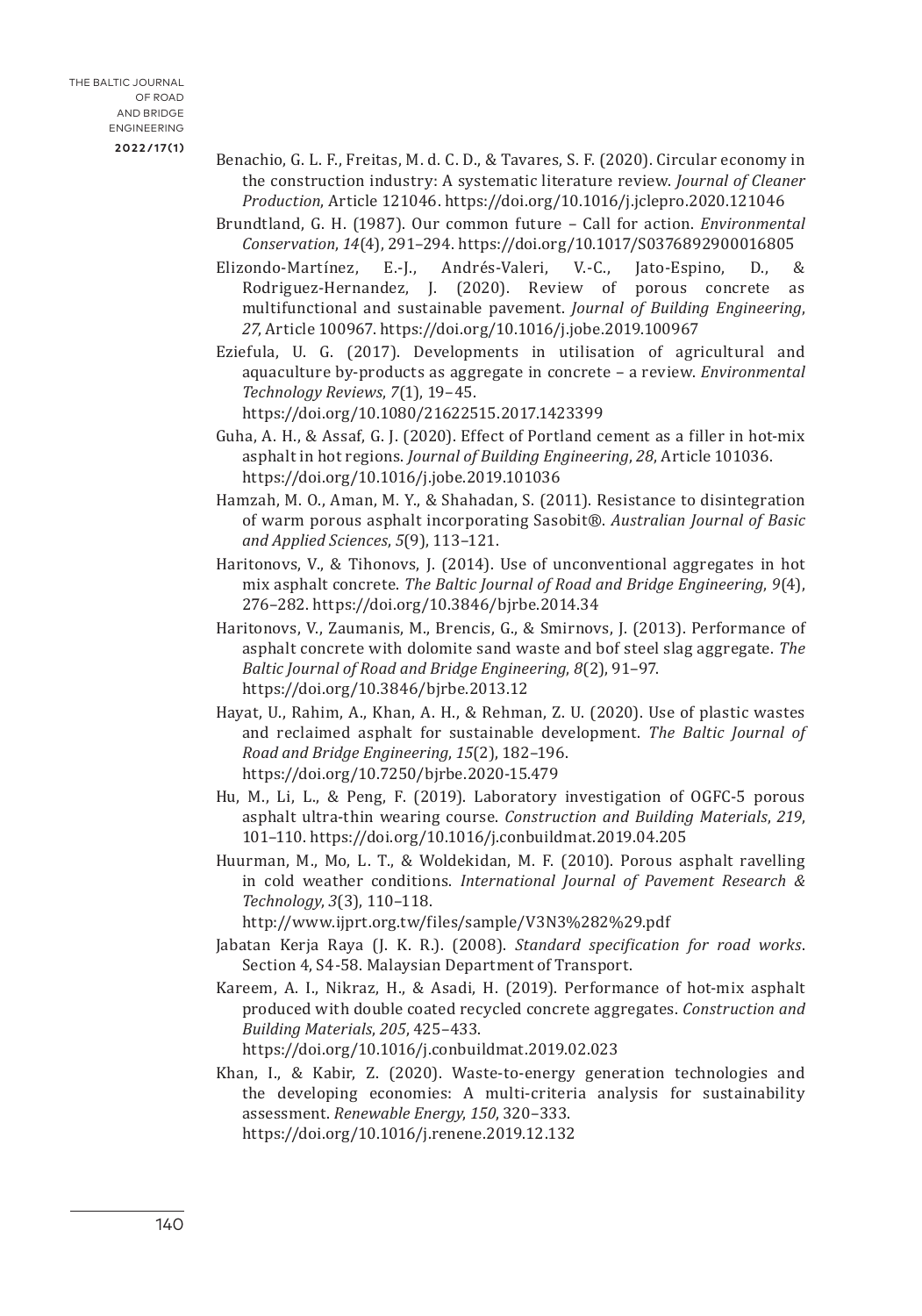Utilisation of Recycled Concrete Aggregates for Sustainable Porous Asphalt Pavements

Kou, S.-c., & Poon, C.-s. (2015). Effect of the quality of parent concrete on the properties of high performance recycled aggregate concrete. *Construction and Building Materials*, *77*, 501–508.

<https://doi.org/10.1016/j.conbuildmat.2014.12.035>

- Liu, Q., & Cao, D. (2009). Research on material composition and performance of porous asphalt pavement. *Journal of Materials in Civil Engineering*, *21*(4), 135–140. [https://doi.org/10.1061/\(ASCE\)0899-1561\(2009\)21:4\(135\)](https://doi.org/10.1061/(ASCE)0899-1561(2009)21:4(135))
- Ma, X., Zhou, P., Jiang, J., & Hu, X. (2020). High-temperature failure of porous asphalt mixture under wheel loading based on 2D air void structure analysis. *Construction and Building Materials*, *252*, Article 119051. <https://doi.org/10.1016/j.conbuildmat.2020.119051>
- Mallick, R. B., Kandhal, P. S., Cooley Jr, L. A., & Watson, D. E. (2000). *Design, construction, and performance of new-generation open-graded friction courses* (NCAT Report 00-01). Association of Asphalt Paving Technologists. https:// www.researchgate.net/publication/238741997\_Design\_Construction\_and\_ Performance\_of\_New-Generation\_Open-Graded\_Friction\_Courses
- Morseletto, P. (2020). Targets for a circular economy. *Resources, Conservation and Recycling*, *153*, Article 104553.

<https://doi.org/10.1016/j.resconrec.2019.104553>

- Nwakaire, C. M., Yap, S. P., Onn, C. C., Yuen, C. W., & Ibrahim, A. H. (2020a). Utilisation of recycled concrete aggregates for sustainable highway pavement applications; a review. *Construction and Building Materials*, *235*, Article 117444. <https://doi.org/10.1016/j.conbuildmat.2019.117444>
- Nwakaire, C. M., Yap, S. P., Yuen, C. W., Onn, C. C., Koting, S., & Babalghaith, A. M. (2020b). Laboratory study on recycled concrete aggregate based asphalt mixtures for sustainable flexible pavement surfacing. *Journal of Cleaner Production 262*, *Article* 121462.

<https://doi.org/10.1016/j.jclepro.2020.121462>

- Osei, D. Y. (2013). Experimental assessment of coconut shell as aggregate in concrete. *International Journal of Engineering Science Invention*, *2*(5), 7–11.
- Ossa, A., García, J. L., & Botero, E. (2016). Use of recycled construction and demolition waste (CDW) aggregates: A sustainable alternative for the pavement construction industry. *Journal of Cleaner Production*, *135*, 379–386. <https://doi.org/10.1016/j.jclepro.2016.06.088>
- Plati, C. (2019). Sustainability factors in pavement materials, design, and preservation strategies: A literature review. *Construction and Building Materials*, *211*, 539–555. <https://doi.org/10.1016/j.conbuildmat.2019.03.242>
- Qasrawi, H., & Asi, I. (2016). Effect of bitumen grade on hot asphalt mixes properties prepared using recycled coarse concrete aggregate. *Construction and Building Materials*, *121*, 18–24.

<https://doi.org/10.1016/j.conbuildmat.2016.05.101>

Qiu, J., Huurman, M., de Bruin, B., Demmink, E. W., & Frunt, M. H. T. (2018). Towards 90% warm re-use of porous asphalt using foaming technology. *Journal of Cleaner Production*, *190*, 251–260. <https://doi.org/10.1016/j.jclepro.2018.04.086>